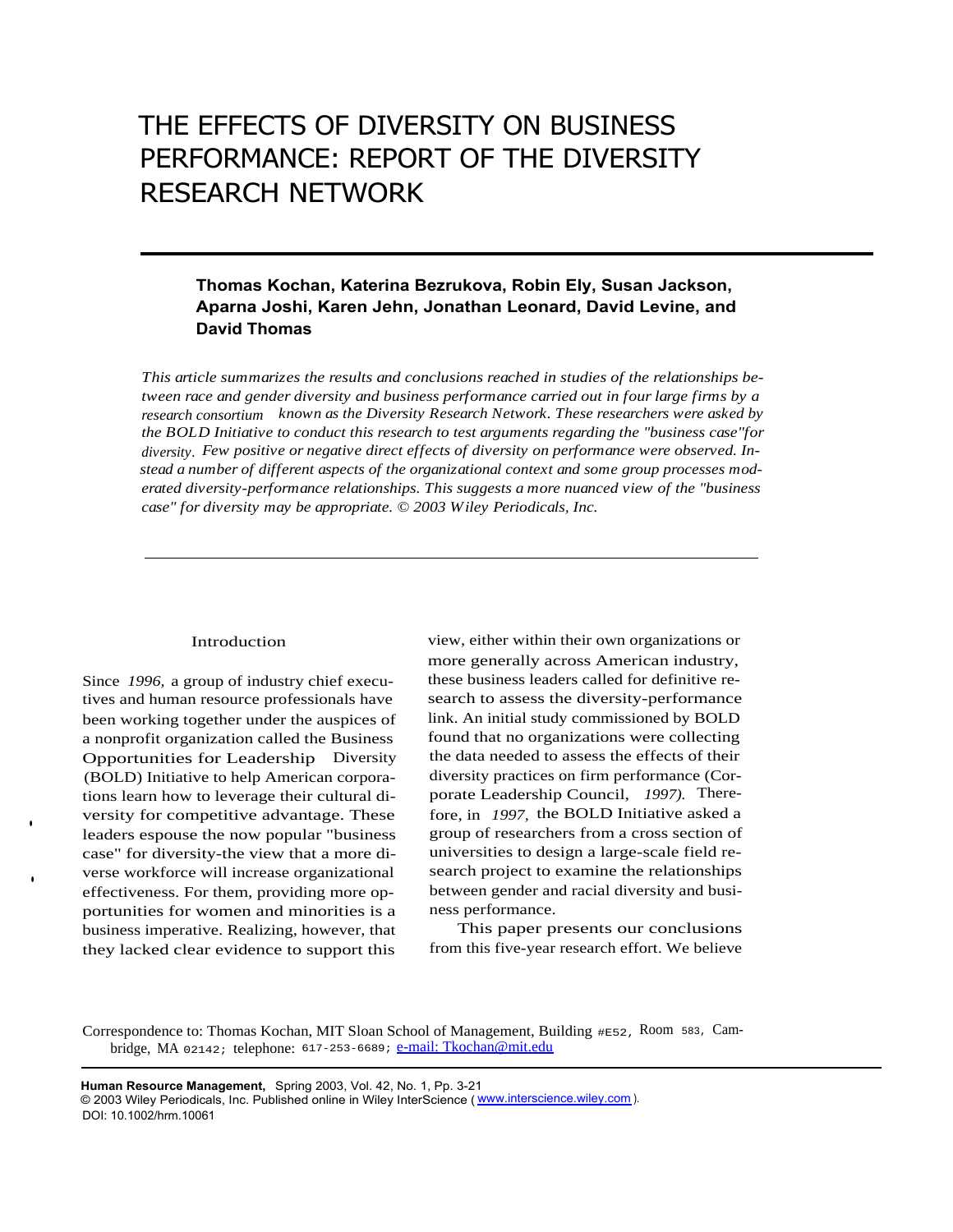*During the 1990s, diversity rhetoric shifted to emphasize the business case for supporting workforce diversity.*

this to be the largest field-based research project on this topic undertaken to date. We summarize our results here and their implications for managers and human resource practitioners and describe the challenges we encountered along the way in the hopes of advancing the study and practice of diversity in organizations in the future.' Our results suggest the need to move beyond the business-case argument for advancing the practice of diversity in industry and how to modify this argument to reflect the complexities we discovered in our research. We also propose steps that industry professionals can take to leverage the potential benefits of diversity and to strengthen their ability to assess diversity initiatives in their organizations.

# **Historical Context of the Business-Case Perspective**

The recognition that diversity is a reality in the workforce has generated an enormous amount of activity over the years among leaders in business, government, and civil society alike (for an extended discussion, see Jackson & Joshi, *2001).* An outcome of the civil rights movement, Title VII of the *1964 Civil* Rights Act, made it illegal for organizations to engage in employment practices that discriminated against employees on the basis of race, color, religion, sex, and national origin (age and disability were legislated after *1964).* Through these government actions, society made a statement: employers must provide equal employment opportunities to all people of similar qualifications and accomplishments. In addition, Executive Order *11246,* issued in *1965,* required government contractors to take affirmative actions to overcome past patterns of exclusion or discrimination. These societal mandates curtailed formal policies that discriminated against certain classes of workers and raised the costs to organizations that failed to implement fair employment practices. The laws remain a part of the legal responsibilities under which firms and other labor-market institutions, such as unions or job-matching organizations, operate today.

By the late *1970s* and into the *1980s,* there was growing recognition within the pri-

vate sector that, while the legal mandates were necessary, they were not sufficient for ensuring the effective management of diversity within organizations. Although the workforces of many organizations became more diverse, entrenched organizational cultures, which remained inhospitable to traditionally underrepresented groups, were slow to change. To promote the development of more positive organizational cultures that would support the effective development of a more diverse workforce, many companies and consulting firms began to offer training programs aimed at "valuing diversity". These efforts focused on changing employees' attitudes and eliminating behaviors that reflected more subtle forms of discrimination and exclusion, which often inhibited effective interactions among people. The widespread adoption of such training programs expanded the concept of "diversity" as people began to realize that visible, legally recognized, demographic differences such as race and gender were not the only types of differences that affected work relationships among employees. Gradually, training initiatives proliferated, encouraging employees to value the wide range of physical, cultural, and interpersonal differences, which would presumably enhance decision making, problem solving, and creativity at work. Unfortunately, however, most studies show that such training rarely leads to the desired long-term changes in attitudes and behavior (Bezrukova & Jehn, *2001).*

During the *1990s,* diversity rhetoric shifted to emphasize the business case for supporting workforce diversity. Figure 1 reports how the former CEO of Hewlett Packard described the new rhetoric. Essentially, he was looking for a way to convince his fellow executives and managers that to manage diversity effectively is a business necessity not only because of the nature of labor and product markets today, but also because a more diverse work force-relative to a homogeneous one-produces better business results. He believed that providing evidence to support these claims would accelerate the rate of progress employers would make in hiring and developing a more diverse workforce and produce organizations that are more fully integrated across occupations and levels of hierarchy. Likewise, for diversity advocates,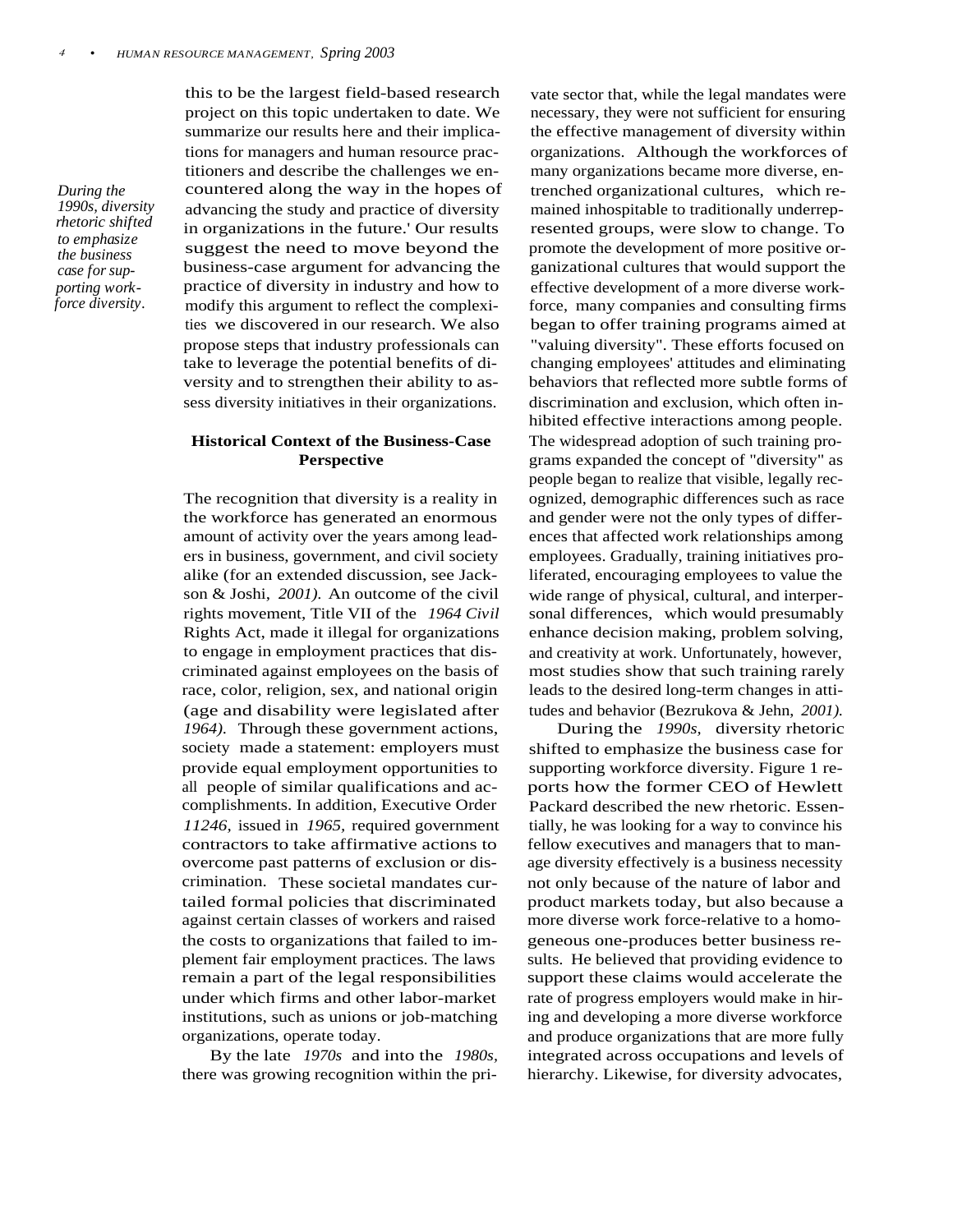The Business Case for Diversity

"I see three main points to make the business case for diversity:

- I. A talent shortage that requires us to seek out and use the full capabilities of all our employees.
- 2. The need to be like our customers, including the need to understand and communicate with them in terms that reflects their concerns.
- 3. Diverse teams produce better results.

This last point is not as easy to sell as the first two-especially to engineers who want the data. What I need is the data, evidence that diverse groups do better."

Figure 1. Lew Platt, former CEO of Hewlett Packard, comments to the Diversity Research Network, Stanford Business School, March 18, 1998.

the new imperative was to find evidence to support the business-case argument.

In fact, as both the study commissioned by BOLD and our own reviews of the research literature (see, e.g., Richard & Johnson, 1999; Richard et al., 2002; Williams & O'Reilly, 1998) have shown, there is little research conducted in actual organizations that addresses the impact of diversity or diversity-management practices on financial success. While there are a large number of laboratory experiments that test specific diversity-performance hypotheses, there are few such studies in real organizations and fewer still that assess this hypothesis using objective performance measures. An exception is a study that compared companies with exemplary diversity-management practices to those that had paid legal damages to settle discrimination lawsuits. The results of this study showed that the exemplary firms also performed better as measured by their stock prices (Wright et al., 1995). Overall, however, the search for evidence that directly supports the business-case hypothesis has proved elusive.

Two reasons might explain this lack of evidence. First, diversity is extremely difficult to study in organizational settings because it raises sensitive issues that are difficult to discuss. In addition, organizations, including many we contacted during this project, are reluctant to share their experiences or data, given the legal climate and the potential for litigation. Another reason for the lack of evidence linking workforce diversity to business performance may be that the relationship between diversity and the bottom line is more complex than is implied by the popular rhetoric. Decades of research on the effects of diversity within teams and small groups indicate that diversity can have negative effects, as well as positive ones. The empirical literature does not support the simple notion that more diverse groups, teams, or business units necessarily perform better, feel more committed to their organizations, or experience higher levels of satisfaction (Jackson et al., 1995; Millikin & Martins, 1996; Williams & O'Reilly, 1998). Instead, the evidence suggests that diversity may simultaneously produce more conflict and employee turnover as well as more creativity and innovation (Jehn et al., 1999; cf. Williams & O'Reilly, 1998). For example, this pattern of mixed results was found in two studies that examined diversity within top management teams in the banking industry. In one study, diversity in top management teams was associated with greater innovation within bank branches (Bantel & Jackson, 1989). In another, diversity also associated with higher rates of turnover among top management team members (Jackson et al., 1991). Thus, the research literature paints a more complex picture of the consequences of diversity than does the popular rhetoric.

# **The Diversity Research Network and Research** Project

It was this mismatch between research results and diversity rhetoric that led us to agree to form a Diversity Research Network. Our purpose was to conduct a multi-firm study of the effects of racial and gender diversity on organizational performance. The Alfred P. Sloan Foundation, the Society of Human Resource Management (SHRM) Foundation, and the BOLD Initiative provided the funding for the Network's research.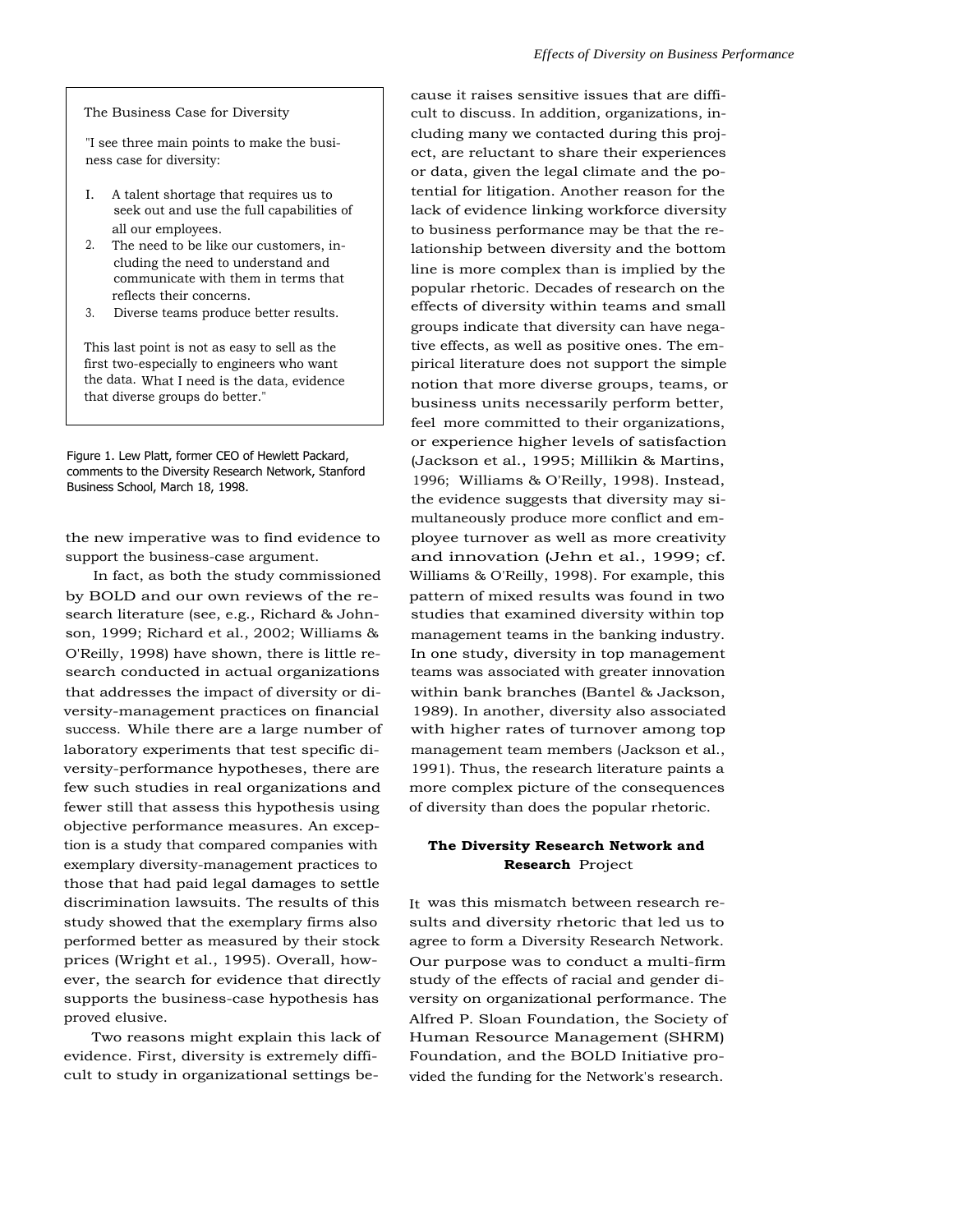Figure 2 presents the model that guided the design of the studies discussed in this article. Members of the Diversity Research Network developed the model collaboratively based on a comprehensive review of the large number of laboratory studies and the small number of field studies concerning the effects of diversity on group dynamics and group performance (Richard et al., 2002; Williams & O'Reilly, 1998). The model reflects both theory and empirical research, which suggest that whether diversity has a positive or negative impact on performance may depend on several aspects of an organization's strategy, culture, and human resource (HR) practices. In addition, the model proposes that these effects are likely to operate through group or team processes, such that under facilitating conditions, diversity is associated with positive group or team processes and is therefore beneficial to performance; whereas under inhibiting conditions, diversity is associated with negative group or team processes and is therefore detrimental to performance.

Specifically, the literature suggests that diversity, if unattended, is likely to have an adverse effect on group processes, such as communications, conflict, and cohesion (Williams & O'Reilly, 1998). More specifically, diversity in a work group can produce lower cohesion and miscommunication among group members, which can lead to group conflict (Jehn, 1995). Some of this conflict may be productive-if, for example, it avoids "groupthink" and brings additional points of view into the discussion-whereas other forms may worsen group performance.

The connections shown in the model that link diversity to team processes and then to performance seem logical, but we recognize that past research has not always found strong linkages between diversity and performance outcomes. In fact, past research suggests that there may be no direct positive or negative relationship between diversity and performance outcomes. In some groups, diversity may improve performance, while in other groups, diversity may be detrimental to performance (Jackson, 1992; Jehn et al., 1999; O'Reilly & Flatt, 1989; Richard, 2001; Steiner, 1972). If diversity has inconsistent effects across groups, then in studies that examine the relationship between diversity and performance



Figure 2. The model: the effects of diversity on group processes and outcomes.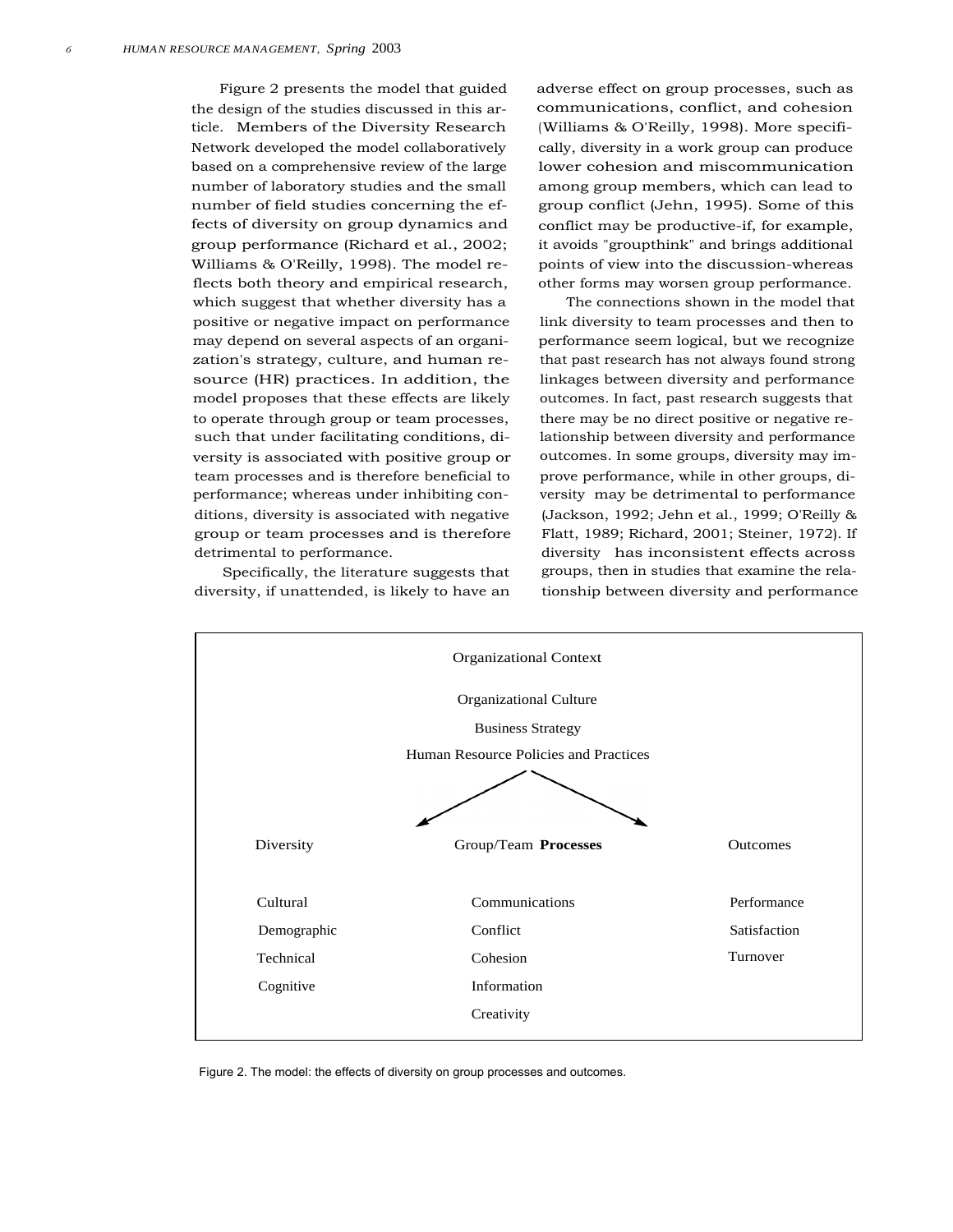across many groups, the positive and negative effects may cancel each other out so that no effect obtains. Therefore, our research model suggests that the relationship between diversity and performance may depend on the organizational context in which the work takes place. For example, the effects of diversity on organizational performance might be more favorable if group leaders and members build on team members' creativity and information. Diversity may also be more likely to improve performance when group members and leaders are trained to deal with group process issues, particularly those involved in communicating and problem solving in diverse teams. Presumably, HR practices for recruiting, selecting, training, motivating, and rewarding employees partially determine whether team members and leaders are skilled in communicating with and coordinating among members of diverse teams. When HR practices support the creation of a workforce that has the skills needed to turn diversity into an advantage, diversity is more likely to lead to positive performance outcomes. In other organizations, however, HR practices may inadvertently result in teams that are diverse but unskilled in diversity management. Such organizations are more likely to experience negative outcomes, such as disruptive conflict and increased turnover, which can harm performance.

Although not shown in the model, there is another hypothesis implicit in the business case for diversity, which is related to the second point in Figure 1: a match between the demographic composition of the workforce and the firm's customer base will yield higher sales, thus enhancing organizational performance. The evidence bearing on this hypothesis is limited, however, and derived largely from laboratory studies. One of the four studies included in this project contains what we believe to be the largest and most complete examination of this hypothesis to date.

# **Data Collection**

The BOLD Initiative first approached several of us in early *1997* with the idea of forming a collaborative industry-university research project to explore the business case for diversity. Researchers from a number of uni-

versities met twice to discuss whether such a project was feasible. We were well aware of the difficulties associated with field research on this topic. It raises politically and emotionally charged issues, as well as legal concerns. In addition, it would be difficult to develop and even more difficult to implement a research design that would enable us to draw valid, convincing conclusions about the causal effects of diversity on organizational outcomes. In an ideal world, such a design would entail longitudinal data collected from a large and representative sample of organizations, enabling us to track how changes in demography influence performance over time. We knew from past organizational research that the data needed to examine the impact of diversity on performance are quite extensive, seldom collected, or relatively inaccessible, and unlikely to be comparable across organizations. Yet we all shared the view that if we were to generate knowledge that would be useful to practitioners on the relationship between diversity and performance, we needed to move the research on this topic from the laboratory to the field. Moreover, we were intrigued by the potential benefits of forming a research network among those working on this topic, generating a common framework to guide research, and comparing results across multiple organizations. Some of us had had positive experiences in building and participating in a similar network to explore the relationship between human resource practices and firm performance, a topic that individual researchers had previously found equally difficult to study (Cohen, *1998;* Ichniowski et al., *1998).* Therefore, we decided to move ahead with the support of the Sloan Foundation, SHRM, and the BOLD Initiative.

The process of recruiting companies to provide the data and participate in the research proved to be even more difficult than we had expected. Over a two-year period *(1998-2000),* members of the research network and leaders of the BOLD Initiative initiated discussions with over *20* large and wellknown Fortune 500 companies, all of which expressed considerable interest in the topic. However, after often considerable discussion of the data, confidentiality, and time commit-

*When HR practices support the creation of a workforce that has the skills needed to turn diversity into an advantage, diversity is more likely to lead to positive performance outcomes.*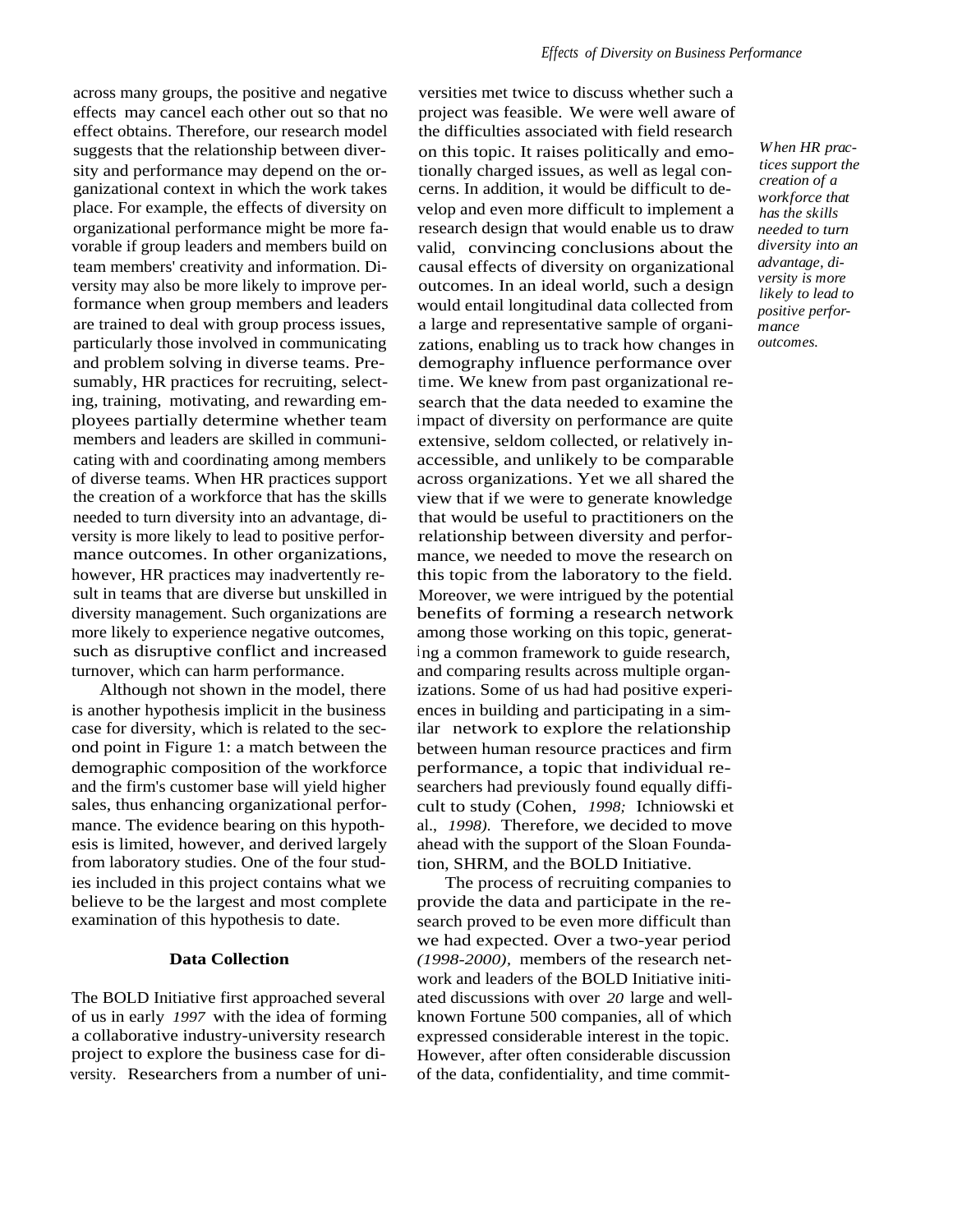*While our original hope was to collect the same kind of data in each company and to use the same instruments for measuring the group process and context variables in our model, it quickly became apparent that this was not feasible.*

ments, all but four companies declined to participate. In some cases, the diversity advocates and professionals in the company lacked sufficient influence to convince line managers to spend the time required to collect the necessary data. In other cases, these professionals were reluctant to examine the effects of their organization's policies, with the view that they had sufficient top management support for their current initiatives and did not need to demonstrate a business case to maintain this support. In still other cases, we found that, even with the support of the CEO, objections raised by internal or external legal counsel and/or by other managers who would need to provide the data proved insurmountable. In the end, each of the firms that agreed to participate had a prior relationship with one or more members of the research team and/or leaders of BOLD Initiative and, therefore, had already established a high level of trust. Thus, the first lesson of this research was that not only had none of the organizations we contacted ever conducted a systematic examination of the effects of their diversity efforts on bottom-line performance measures, very few were interested in doing so.

While our original hope was to collect the same kind of data in each company and to use the same instruments for measuring the group process and context variables in our model, it quickly became apparent that this was not feasible. Each company had its own particular ways of collecting and storing human resource data and three of four firms indicated a strong preference for using their own internal survey measures to capture the variables in the model. Therefore, each study draws on somewhat different kinds of data to address common questions about the effects of diversity on performance. All four companies are large and highly respected, and each has a long history of success in achieving a diverse workforce and commitment to leveraging diversity to enhance organizational performance.

Overall, our conclusions are based on analyses of a mix of qualitative and quantitative data collected across the four studies. Within each company, we identified comparable teams, work groups, or business units to serve as the unit of analysis. In one study,

we collected qualitative data on businessunit cultures, HR and managerial practices, and business strategies and on the quality of business-unit processes. In others, we relied on survey data to assess these aspects of the organizational context and the quality of group processes. In all four studies, we used archival data on the demographic composition of teams, work groups, or business units; in one study, we also had census data on the demographic composition of the communities from which the business units drew their customers. And finally, in all four companies, we used a variety of objective measures to assess performance.

## **Results**

r

## *Study 1: A Large Information-Processing Firm*

Study 1 was conducted by the research team of Karen Jehn and Katerina Bezrukova from the Wharton School at the University of Pennsylvania. This study is based on data from a large Fortune 500 informationprocessing company with over 26,000 employees. Diversity has been at the forefront of this company's social and business agenda for over half a century. In the early 1940s, when the company chairman took several sales representatives, including one African American, to an awards ceremony, the hotel hosting the event refused to register the African American, so the chairman left with his sales force in tow. In 1987, management realized that many minority employees were not advancing through the ranks, so the Women's Resource Group and the Minority Resource Group were created to address the issue. In 1992, a Diversity Task Force was created to develop a strategic plan for promoting diversity. Each year since then the Diversity Leadership Council, comprised of employees at every level and in every department of the company, helps to create diversity action plans, which outline initiatives linked to the strategic goals of the Diversity Task Force.

Each business unit of the company is required to submit an end-of-year report measuring how well the unit performed against its diversity objectives. This report details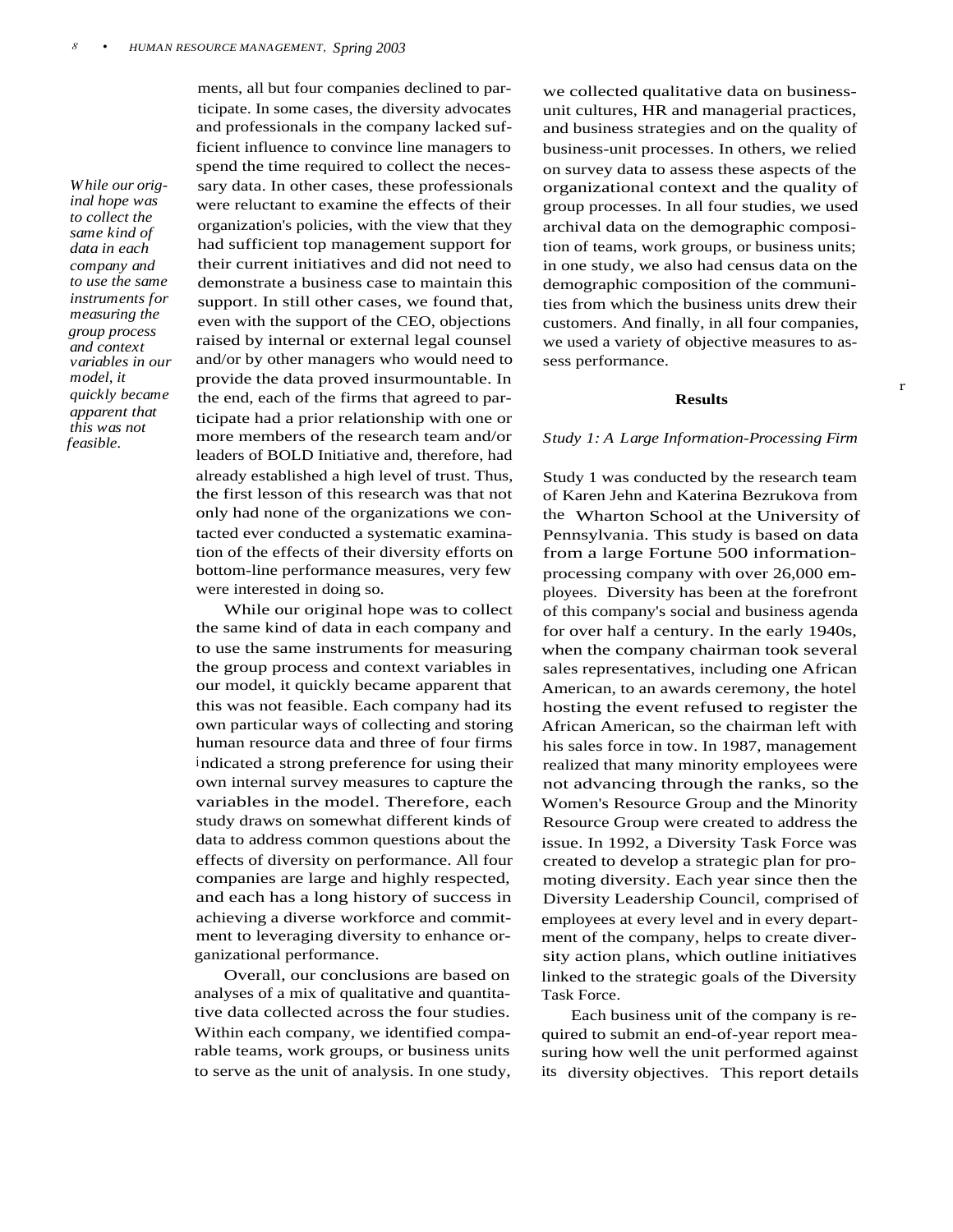quantitative information on diversity initiatives, including the hiring and promotion of women and minorities, succession planning, development, retention, and training. This approach has resulted in a number of tools designed to support the company's diversity objectives. For instance, all business-unit newsletters cover diversity, employees have access to a lecture series on diversity, and "Managing Diversity" is taught at every manager orientation session.

The company's external practices are also shaped by their belief that diversity is essential to innovation and growth. These strategies include establishing alliances with external women's and minority organizations, supporting small businesses, and supporting regional minority business councils across the country. Additionally, the company actively supports minority scholarships, cooperative education, and internship programs; and it provides substantial funding to national organizations concerned with professional, social, and educational goals in minority communities.

To generate measures of the group process and context variables, we content analyzed qualitative data contained in company documents that were part of a human resources-sponsored program created to identify high potential employees and to recognize and hold accountable leaders at all levels of management and supervision. As part of this program, managers create Development Plans (DPs) for their work groups and discuss these plans with their supervisors. The Plans capture the dominant group processes occurring in groups. In addition to DPs, managers and supervisors evaluate their leadership competencies (i.e., values, goals, skills, and knowledge). The competencies assessed in the supervisor reports serve as indirect evidence of the actual context regarding organizational cultures, business strategies, and human resource practices (Dozy et al., 1993).

To specify our group process and context variables, we developed respective lists of key words based on relevant group and organizational theories as well as the concepts used in the company's rhetoric. Teamfocused processes relating to building com-

mitment and group spirit, change-focused processes relating to innovation and exploring new perspectives, and career-focused processes relating to career advancements and professional success exemplify constructive group processes we investigated in this study. Context variables are defined by business strategies (i.e., growth, stability, and customer-oriented), culture (i.e., people- and competition-oriented), and human resource practices (i.e., training- and diversity-oriented). Following the method of Jehn and Werner (1993), which was successfully employed in past organizational research, two independent raters reviewed the surrounding context and coded the textual data for each work group on each of these dimensions. Two measures of team performance were available for this study: average performance-appraisal ratings provided by the managers of each business unit and average bonuses of team members. Using these measures, our test of the model guiding the overall research project revealed the following:

- 1. There were no significant direct effects of race or gender diversity on either team performance-appraisal ratings or bonuses.
- 2. Diversity had a significant effect on group processes, but the nature of the effect depended on whether the diversity was in gender or race. Specifically, gender diversity increased constructive group processes, while racial diversity inhibited them.
- 3. Training- and development-focused HR practices, including coaching, open communications and interactive listening, and providing challenging assignments and opportunities for development, reduced the negative effects of racial diversity on constructive group processes.
- 4. Diversity-focused HR practices enhanced the positive effects of gender diversity on constructive group processes.
- 5. Constructive group processes, in turn, had a positive impact on performance ratings and group bonuses.

*To specify our group process and context variables, we developed respective lists of key words based on relevant group and organizational theories as well as the concepts used in the company's rhetoric.*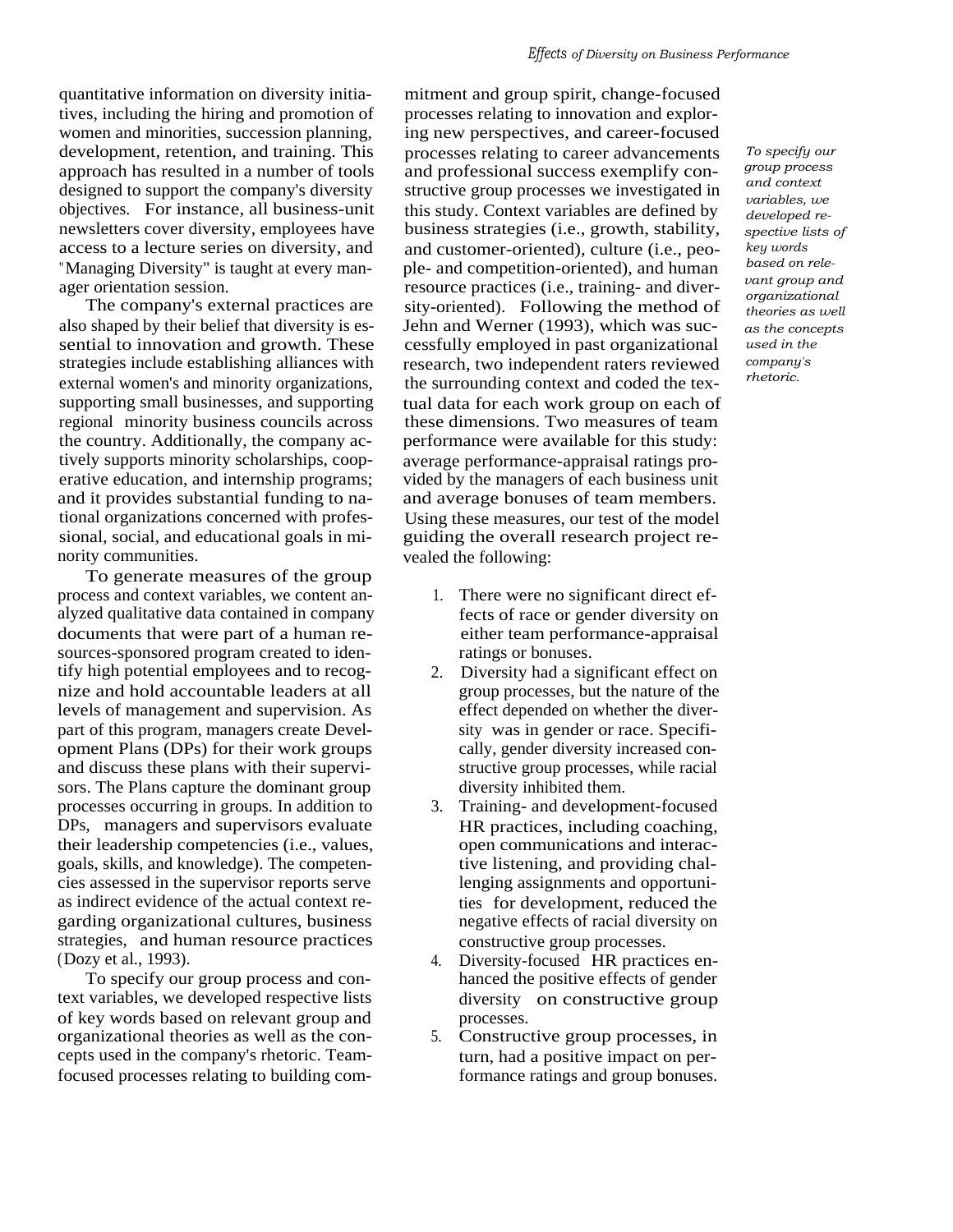*To ensure that their workforce reflects the communities they serve, the company aggressively recruits candidates of all backgrounds.*

We also conducted additional analyses on a larger sample of groups for which no group process data were available. With this sample, we examined the role that organizational context played in shaping the relationship between diversity and performance. We found the following:

- 6. Gender diversity was positively associated with group bonuses in business units with a people-oriented organizational culture, diversity-focused human resource practices, and customer-oriented business strategy but not in units that lacked those specific cultures, practices, and strategies.
- 7. Racial diversity was negatively related to performance in business units with competitive organizational cultures, growth-oriented business strategies, and training-focused human resource practices but not in units that lacked those specific cultures, practices, and strategies.

In summary, our results in this organization showed no significant direct effects of either racial or gender diversity on performance. Gender diversity had positive effects on group processes while racial diversity had negative effects. The negative relationship between racial diversity and group processes was, however, largely absent in groups that had received high levels of training in career development and diversity management.

#### *Study 2: A Financial Services Firm*

Robin Ely and David Thomas at the Harvard Business School carried out Study *2.* The data come from the retail branches of a large financial services firm that is highly respected for integrating a commitment to diversity into its managerial policies and strategies. At the corporate level, the company has implemented four practices in particular which they believe represent "best practice" in the field. First, all senior managers in the company, including regional managers of the retail branches, are held accountable for managing a formal diversity plan and for linking diversity to education, recruiting, succession planning,

career development, and business growth. These plans cascade down to individual branch managers who, as part of their regional manager's plan, have diversity objectives they are required to meet. Second, in addition to a company-wide Diversity Council, chaired by the CEO, each business hosts its own diversity council chaired by its respective business executive, ensuring hands-on employee involvement in their diversity initiatives. The company now has 45 diversity councils around the world, involving some 1000 employees, including many retailbranch employees. Third, the company considers itself unique in extending the focus of its diversity efforts beyond race and gender. Their education efforts and dialogue with employees across the company include race, gender, disability, religion, sexual orientation, and age. Finally, they have an aggressive construction plan for back-up childcare centers with the belief that they need to support the diverse work-life needs of their employees. They are currently constructing a network of 17 on-site back-up childcare centers in major company sites across the United States, to which most retail-branch employees have access.

To ensure that their workforce reflects the communities they serve, the company aggressively recruits candidates of all backgrounds. In their entry management training programs, they have established close recruiting ties with historically Black colleges. They participate in a number of internship programs that provide opportunities for both high school and college level students. Their intercept programs include A Better Chance, Smart Start, a Fellows Program, and Summer Jobs for Youth, with the hope that many of their interns will choose full-time employment with their firm upon graduation. Due at least in part to the success of these efforts, there are two distinctive features of the branches' demographic composition. First, the racial composition of the branches is wide ranging, including branches that are predominantly Black, Hispanic, Asian, or White as well as branches with virtually every possible mix of these groups. Thus, this study overcomes a common limitation to existing research on diversity in which racial heterogeneity is often confounded with the

h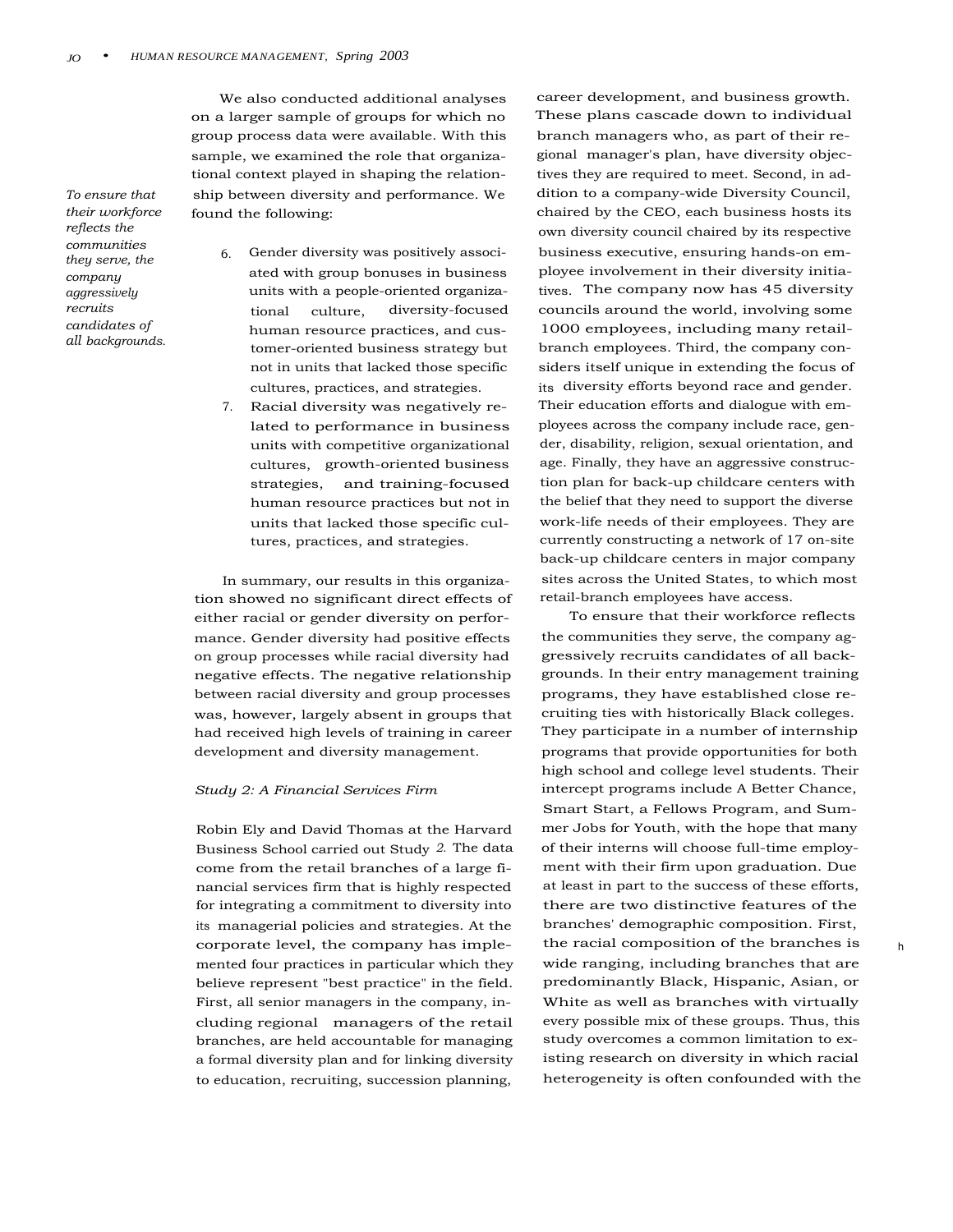proportion of minorities, and comparisons are limited to Whites and Blacks, or Whites and "others" (Williams & O'Reilly, *1998).* Second, the branches in this bank are largely female dominated. The male-dominated setting, typical of many corporations, is nonexistent in the retail sector of the bank. This means that the sex composition of the branches is narrow, ranging from all women to about equal proportions of women and men, and that a more diverse branch is one that has a greater than average proportion of *men* employees, or, stated another way, a sex composition that is closer to a 50:50 ratio of men to women, relative to one that is predominantly female. Our sample consisted of *480* retail branches of the firm located primarily in a large city in the northeastern United States. Branches in this sample ranged in size from *4* to 70 employees, with an average of 15 and a standard deviation of 10. The average proportion of Whites in the branches was *49%;* the average proportion of women was *83%.*

The data came from three sources: (1) archival data on the demographic characteristics of each employee in each branch, *(2)* employee attitude-satisfaction data from an annual employee attitude-satisfaction survey, and *(3)* branch performance data used to allocate bonuses to branches on a semiannual basis. Most of the results presented here are based on analyses of data collected at the end of *1999;* some analyses included data from *2000* and *2001,* as well.

We obtained performance measures from the firm's branch bonus-award system whereby branches are assessed semiannually on six areas of performance, relative to goals set for the branch in each area. The six performance areas were: (1) revenue from New Sales, *(2)* revenue from growing the Consumer Portfolio (growth over the six-month assessment period in revenue from retail customers), *(3)* revenue from growing the Business Portfolio (growth over the six-month assessment period in revenue from business customers), *(4)* Customer Satisfaction (a composite score assessed from independently conducted surveys of approximately 50 randomly selected customers for each branch), (5) number of Qualified Referrals to bank services (referrals by employees from one product to another that resulted in sale to the customer), and *(6)* Sales Productivity (total revenue from new sales relative to total-salary expense). There was also a Total Performance score, which is generated from a weighted point system that the bank uses to assign bonuses to branches. Averaging across five items from the company's employee attitude-satisfaction survey, we developed a branch-level measure of the quality of a branch's team processes.

As proposed in the model guiding this project, we expected that the relationships between diversity and team processes and between team processes and outcomes would likely depend on contextual factors that differentiated the branches. Using the employee attitude-satisfaction survey, we developed measures of two such factors. First, we examined the proportion of branch employees who had attended at least one of the firm's diversity-education programs. Most of these programs address multiple dimensions of diversity, such as race, ethnicity, gender, age, religion, disability, and sexual orientation. The primary purpose of these programs is to increase awareness o£ cultural differences and how people's perceptions, biases, and stereotypes of others influence their behavior, and teach skills for addressing conflicts and managing discussions of issues related to diversity. We hypothesized that high levels of both gender and racial diversity would lead to more positive outcomes in branches in which a higher proportion of employees had attended at least one diversity program. Second, we developed a measure of the branches' diversity perspectives, a feature of work groups that we identified in previous research as a crucial factor in determining whether racial diversity has a positive or negative impact on group performance (Ely & Thomas, *2001;* Thomas & Ely, *1996).* In particular, we used four items from the survey to develop a measure of the degree to which branches evidenced an integration-andlearning perspective on diversity. In our prior research, we identified three different perspectives on diversity that culturally diverse work groups, or groups aspiring to be culturally diverse, hold. A work group's diversity

*The primary purpose of these programs is to increase awareness of cultural differences and how people's perceptions, biases, and stereotypes of others influence their behavior...*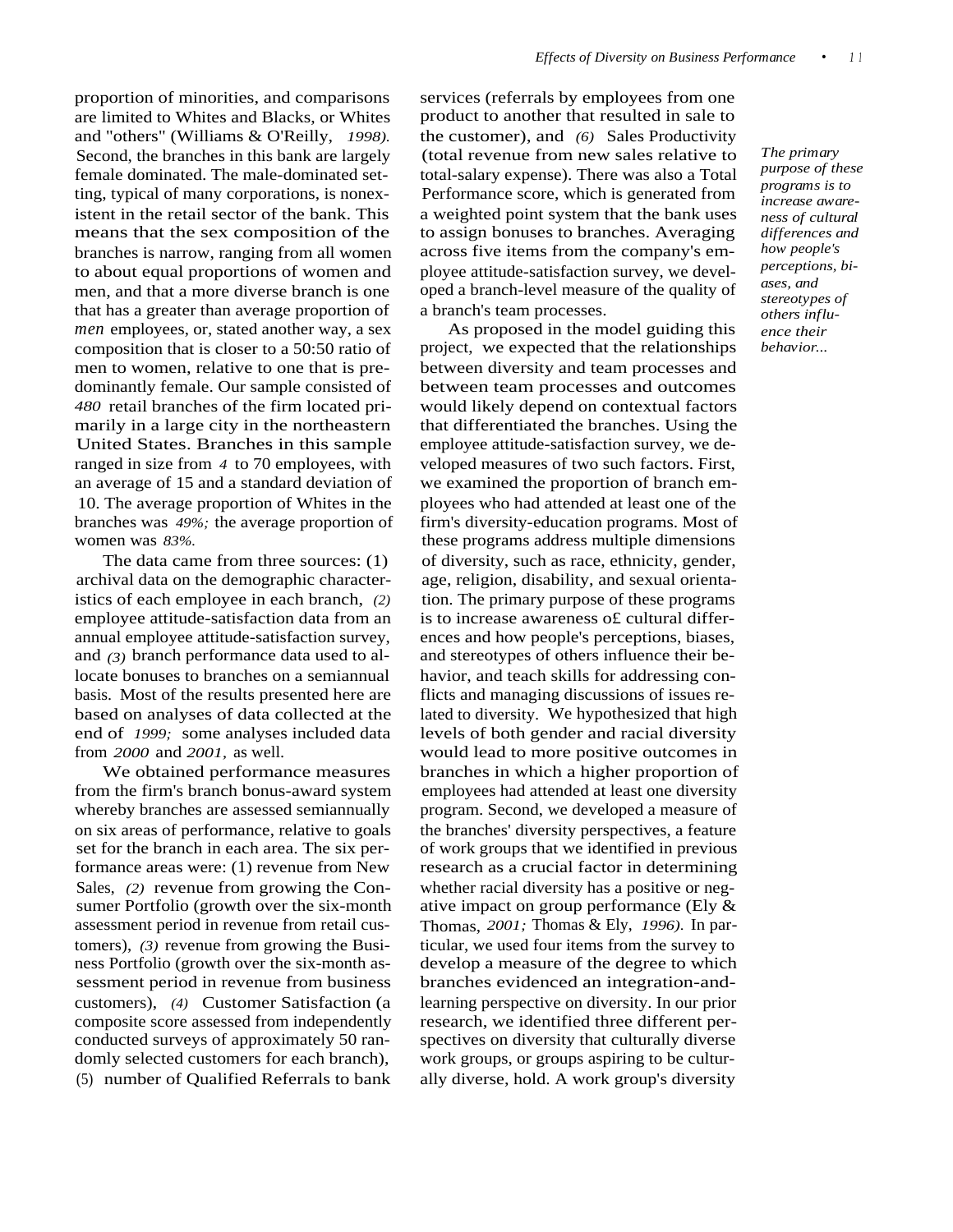*Participation in diversity-education programs did not foster a positive relationship between racial and gender diversity and performance.*

perspective is the rationale that guides members' efforts to create and respond to cultural diversity in the group. The three perspectives are the discrimination-and-fairness perspective, the access-and-legitimacy perspective, and the integration-and-learning perspective. We found that, whereas all three perspectives can be successful in motivating managers to diversify their staffs, only the integration-and-learning perspective provides the rationale and guidance needed to achieve sustained benefits from diversity. According to the integration-and-learning perspective, the insights, skills, and experiences employees have developed as members of various cultural identity groups are potentially valuable resources that the work group can use to rethink its primary tasks, and redefine its markets, products, strategies, and business practices in ways that will advance its mission. In branches with an integration-andlearning perspective, we expected that employees of all races would be encouraged to bring all relevant insights and perspectives to bear on their work and, hence, that high levels of racial diversity would be associated with better performance in branches that enacted an integration-and-learning perspective on their diversity and worse performance in branches that did not.

The key findings from these analyses are as follows:

- <sup>1</sup> Across the six separate performance measures and the overall performance index, we found only one significant direct effect of racial diversity on performance: racial diversity was positively associated with growth in branches' business portfolios. Gender diversity had no significant direct effects on any of the performance measures.
- 2. Our notion that the effects of diversity on performance would depend on certain context variables was partially supported. In particular, racial diversity was associated with higher overall performance in branches that enacted an integration-and-learning perspective on diversity, relative to racially diverse branches that did not

enact this perspective and relative to racially homogeneous branches.

3. Employee participation in diversityeducation programs had limited impact on performance. Branches in which a higher proportion of employees had participated in at least one diversity-education program outperformed branches with lower employee participation in these programs on only one measure of performance (sales productivity). Participation in diversity-education programs did not foster a positive relationship between racial and gender diversity and performance. It had no impact on the racial diversity-performance link, and, unexpectedly, a negative impact on the gender diversity-performance link for one measure of performance, such that in branches with high employee participation, greater gender diversity was associated with lower performance.

In summary, this organization has many of the features that should be conducive to leveraging the potential benefits of diversity or, at the very least, mitigating its potential costs. This may explain the direct positive effect that racial diversity had on one measure of performance and the lack of any direct negative effects. Nevertheless, there was room for improvement. Racial diversity had a positive effect on overall performance in branches that used that diversity as a resource for innovation and learning and a negative effect otherwise, suggesting that enacting a learning perspective on diversity can pay off, even in groups embedded within organizations that are already highly committed to and relatively sophisticated about diversity. We expected that employee participation in diversity-education programs might enhance performance, especially in the more diverse branches, but found little evidence to support this. One possible explanation for our finding that, overall, these programs had little impact on performance is that they are serving as an effective ameliorative to problems encountered in more diverse branches, thereby helping to create parity in performance between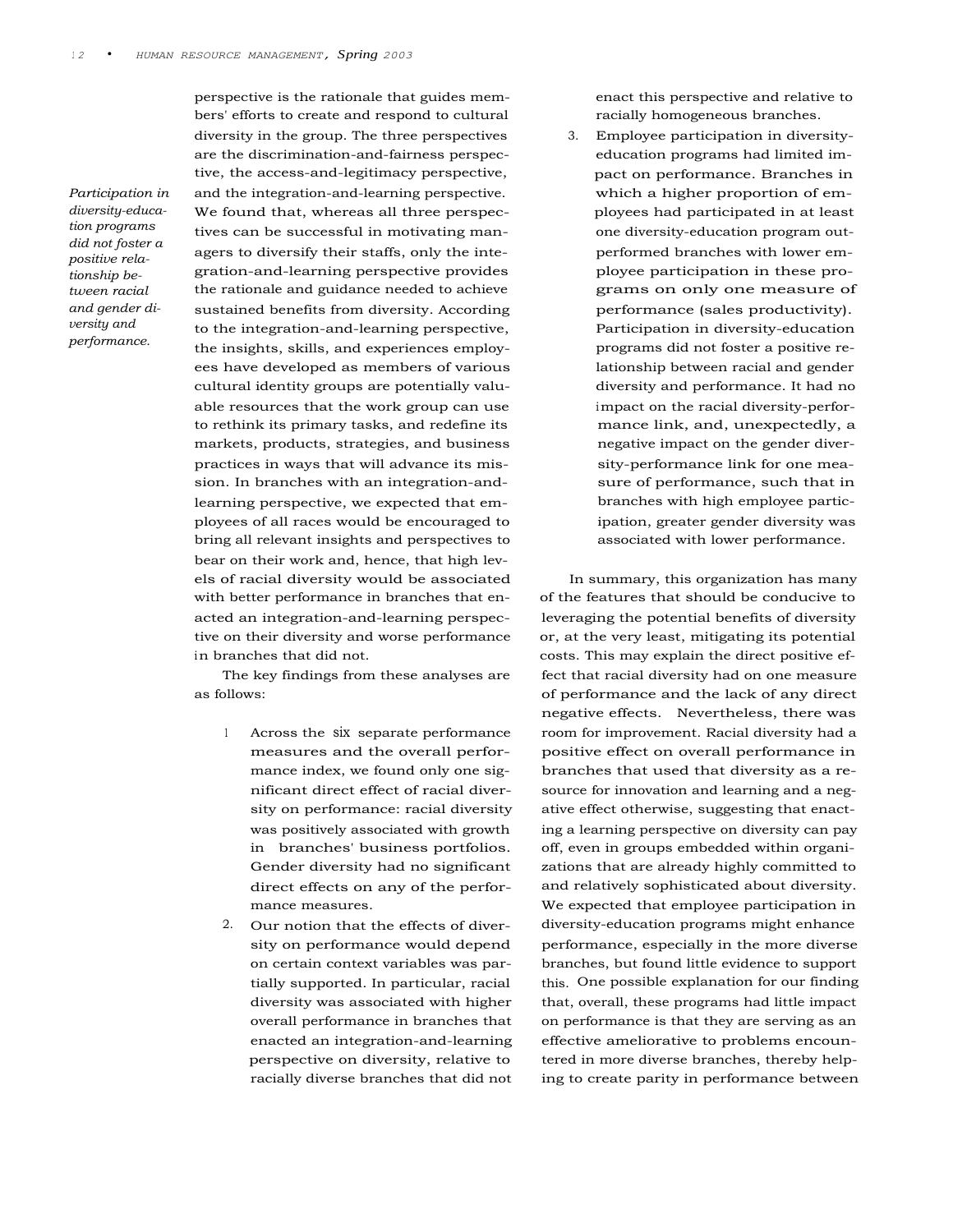branches with more and less diversity. The inverse relationship between gender diversity and performance in branches with higher employee participation in diversity-education programs is consistent with this interpretation. It may be that branches that are more sex-balanced (i.e., more gender-diverse) are more likely to encounter problems in the first place, relative to their more typical, femaledominated counterparts, thus sending a higher proportion of their employees to these programs. In this case, program participation may more likely signal performance-inhibiting problems than provide performance-enhancing training.

### *Study 3: An Information-Processing Firm*

Study *<sup>3</sup>* was conducted by Susan Jackson at the School of Management and Labor Relations of Rutgers University and Aparna Joshi at the Institute of Labor and Industrial Relations, University of Illinois at Urbana-Champaign. The data were drawn from another Fortune *500* firm in the informationprocessing industry. Of all the organizations studied, this company's diversity-management efforts varied least across its different business units or locations.

Over the past several decades, the company consistently promoted workforce diversity and proactively worked to increase the proportions of women and minority employees. It has a long history of supporting employee support/identity groups that provide mentoring and other supports to their members. The company's initiatives for managing diversity are reflected in staffing procedures, performance appraisals, and training. Several national awards have recognized the company's excellent programs for creating and managing diversity.

All divisions of the company must meet annual targets for the representation of majority and minority males and females in each employee grade level. Availability of minority and majority males and females is determined by examining the internal labor pools as well as U.S. Census data. Of the entire work force in the U.S. division, approximately *33%* were women, *17%* were African Americans, less than 10% were Hispanics, and Asian and other ethnic groups comprised about *5%.* These numbers attest to the success the company has achieved in recruiting and promoting a diverse workforce.

In order to enforce the annual targets described above, performance appraisals for line managers included measures of the managers' abilities to achieve the targets. The performance appraisals were used for making promotion and compensation-related decisions. Training practices included intensive diversity training. Trainers used behavioral modeling techniques to help develop managerial capabilities for interacting with subordinates and colleagues irrespective of demographic differences. Thus the training efforts focused more on skill-building than on building awareness or modifying attitudes.

The quantitative portion of this study focused on the company's U.S. employees in the sales *(n = 3970* employees) and service *(n = 8636* employees) divisions. The demographic characteristics of employees in sales and service are substantially different. Gender and ethnic diversity was greater in the sales division than in the service division. In service, only *6%* of employees were female, while *35%* of sales personnel were female. Within sales, the ethnic distribution was the same statistically for males and females. Within service, however, the ethnic distribution was statistically different for males and females. Although the difference was small, the pattern shows that females were slightly more likely to be White. The individual participants in this study were organized into *578* sales teams and *1820* service teams. Analyses were conducted separately for these two occupational groups.

The performance measures used in the analyses for the sales teams were sales-team goal achievement and sales-based bonuses. The company recorded performance for individual sales personnel, and from this information we created team-performance measures by averaging across all members of a team. Sales-team goal achievement was the average value of the team sales representatives' performance against their individual goals for generating sales revenue. This measure was a percentage value that reflected the actual revenue generated compared to

*The company's initiatives for managing diversity are reflected in staffing procedures, performance appraisals, and training.*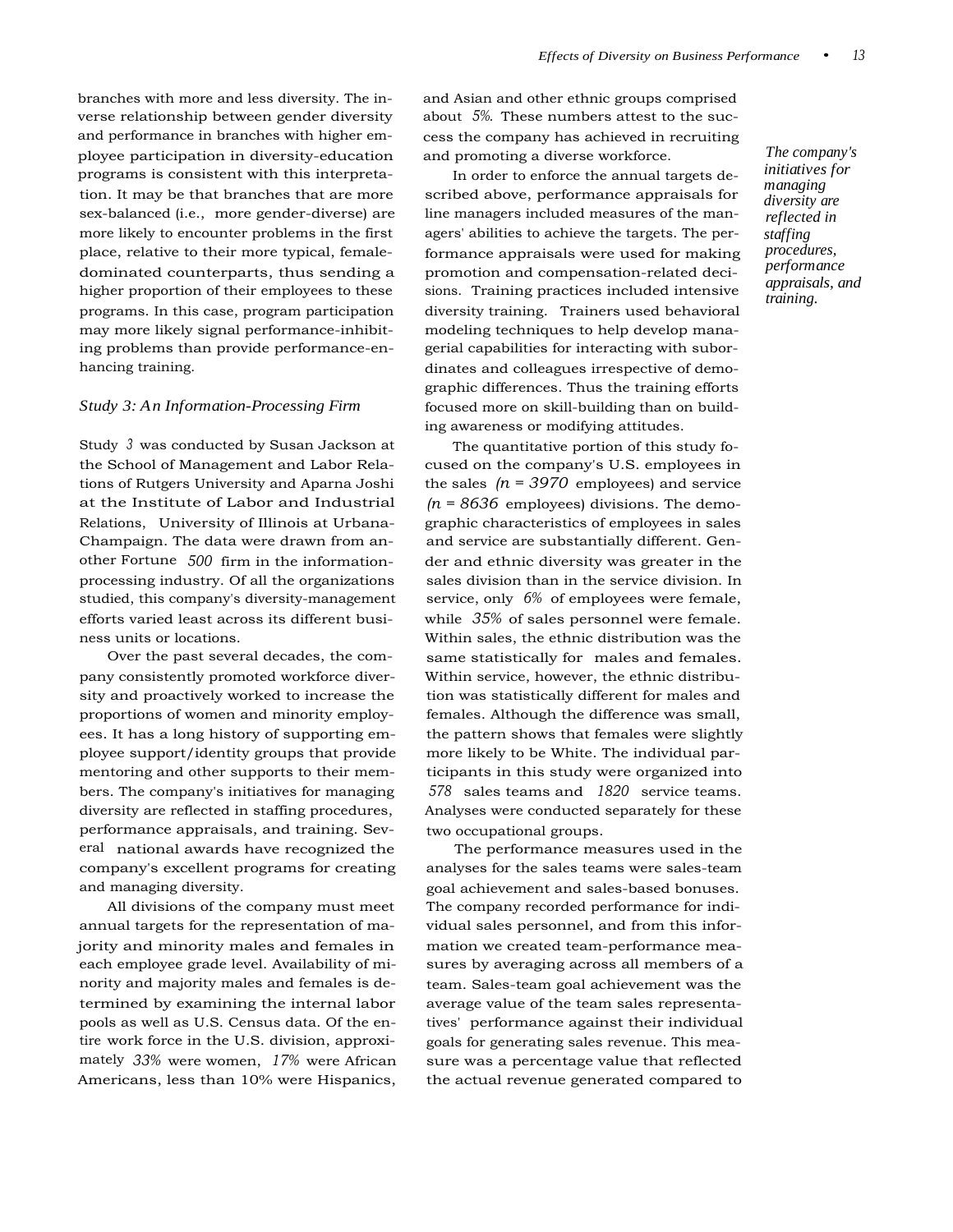the targeted revenue. The team sales-based bonus measure was the average dollar amount of monthly bonuses awarded to the team sales representatives. Bonuses were based on individual sales performance relative to revenue goals and were considered by the firm to be a direct indicator of performance for these employees.

For the service teams the performance measures used were the teams achievement of goals related to machine performance and service response times. All service teams were responsible for maintaining reliable machines while utilizing resources effectively. Thus, one measure of team performance used in this company was success in meeting targets for the performance of the machines serviced by the team. Performance targets were set for the team using historical data that took into account the type of machine and the typical performance of such machines. The resulting value was expressed as a percentage. A score greater than 100% indicated that the quality of repair service was *better* than the standard and machines assigned to these teams were more reliable. Response time was another measure of team performance used in this company. Response time refers to the amount of time that elapsed from the time a call was received by the team until a technician arrived at a customer site. Response time targets were based on the products that teams serviced and the locations of clients. Response time was expressed as a percentage, with a value over 100% indicating that the team responded faster than its target.

A summary of results for service teams (see Joshi [2002] for more details) are as follows:

- 1. Team-level gender and ethnic diversity was not significantly related to process outcomes such as team cooperation.
- 2. Team gender diversity was not significantly related to team goal achievement. However, there was a significant negative relationship between team ethnic diversity and team goal achievement.
- 3. In a second round of analyses, we examined the effects of diversity within larger organizational units using hi-

erarchical linear modeling techniques. In these analyses, we considered whether diversity had different effects when regions (not smaller work teams) were the focus. Within regions, employees were interdependent with each other, but not everyone was in close personal contact. When we studied regions, our findings changed. Specifically, gender diversity within service regions was positively related to cooperation within the region. Additional analyses revealed that, in service regions with a greater proportion of female service technicians and female managers, teams were more cooperative (regardless of their diversity). We found a similar pattern for performance outcomes. Gender diversity within regions was positively related to goal achievement as well as speed of response to customers. The story does not end here, however.

4. In a third set of analyses, we asked whether the regional demographic context in which teams worked influenced whether the teams benefited from their diversity. We reasoned that diverse teams would be best able to leverage their resources when the members of the team could form beneficial relationships with other employees in the region. Our analyses examined the influence of service region peer and managerial diversity on the relationship between team diversity and team process and performance. Our results indicated that the effects of team diversity were influenced by diversity within the region. For regions with greater gender diversity, there was a stronger positive relationship between team gender diversity and team cooperation. That is, gender diverse teams were more likely to be cooperative in regions that also were gender diverse. Similar analyses improved our understanding of the relationship between team ethnic diversity and team goal achievement. In regions

*Gender diversity within regions was positively related to goal achievement as well as speed of response to customers.*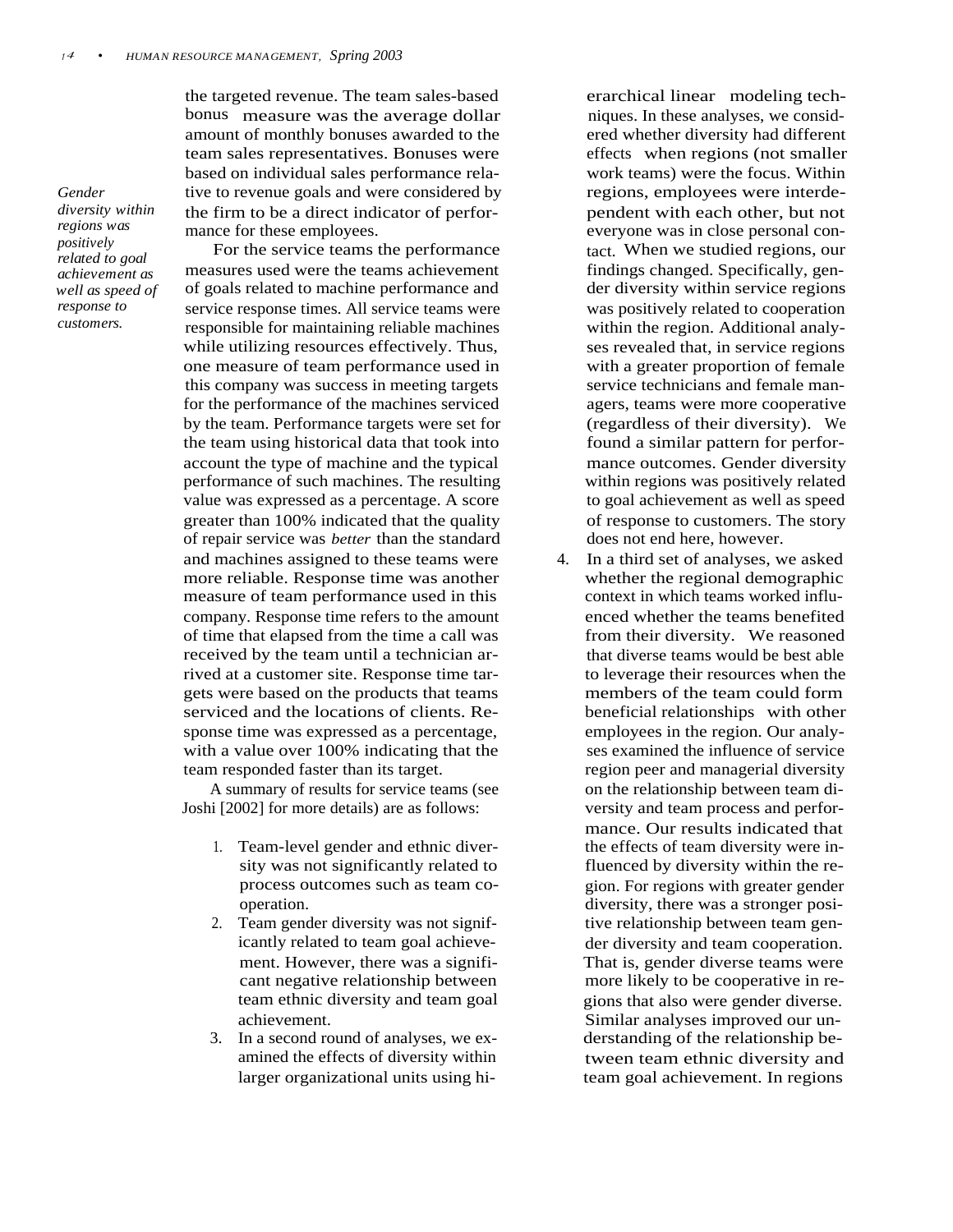with little ethnic diversity, the negative relationship between ethnic diversity and goal achievement was moderately strong. However, in regions with more ethnic diversity, the negative effects of ethnic diversity were reduced. Furthermore, we found that ethnically diverse teams performed better when they were embedded in ethnically diverse organizational units.

A summary of results for sales teams (see Jackson & Joshi [2002] for more details) show the following:

- 1. For sales teams, we again examined the direct relationship between each indicator of team diversity (e.g., gender diversity and ethnic diversity) and both team processes and team performance. We found no evidence for a direct relationship between team gender or ethnic diversity and the team processes or performance. However, further analyses revealed that tenure diversity moderated the effects of gender and ethnic diversity. For example, in teams with little tenure diversity, ethnic diversity was negatively related to team performance, but in teams with greater tenure diversity, there was a positive relationship between ethnic diversity and team performance.
- 2. A second set of analyses considered the role of the demographic characteristics of team managers. We found that team performance was influenced by the combination of manager demographics and team diversity. For example, for teams led by male managers there was no relationship between team gender diversity and team performance. However, for teams led by female managers greater gender diversity was associated with poorer performance. In contract, for teams led by managers of color, we found a positive relationship between team ethnic diversity and team performance.

3. As we did for service teams (see #4, above), we also examined the effects of regional diversity. For sales teams, we again found that regional diversity influences the effects of team diversity. However, the findings for sales teams did not mirror the findings for service teams. For the sales teams, we found a negative relationship between team ethnic diversity and team performance for teams located in regions with greater ethnic diversity. This finding suggests that in a sales setting the ethnic diversity may have some problematic outcomes unless managed effectively. In analyses that considered the combined effects of gender, tenure, and ethnic diversity, we found a similar pattern. That is, in regions with more total diversity (gender, ethnic, and tenure), greater team diversity was associated with poorer team performance.

In summary, this study found no significant direct effects of racial or gender diversity on team performance, but the results do reinforce the argument that organizational context matters. The demographic makeup of the larger organization within which teams function has important consequences for effects of diversity within the team. Although this general conclusion was supported by our analyses for both sales and service teams, we cannot draw sweeping generalizations about the relationships we studied because different patterns of results were found in these two occupational groups.

## *Study 4: A Large Retail Company*

David Levine and Jonathan Leonard at the University of California-Berkeley Hass School of Business and Aparna Joshi from at the University of Illinois conducted Study 4. The data are drawn from a large retailer with locations across the country. This study asked whether workforces that reflect the racial makeup of the communities in which they are located perform better than those that do not reflect the makeup of the community. It also examined whether diversity

*We found no evidence for a direct relationship between team gender or ethnic diversity and the team processes or performance.*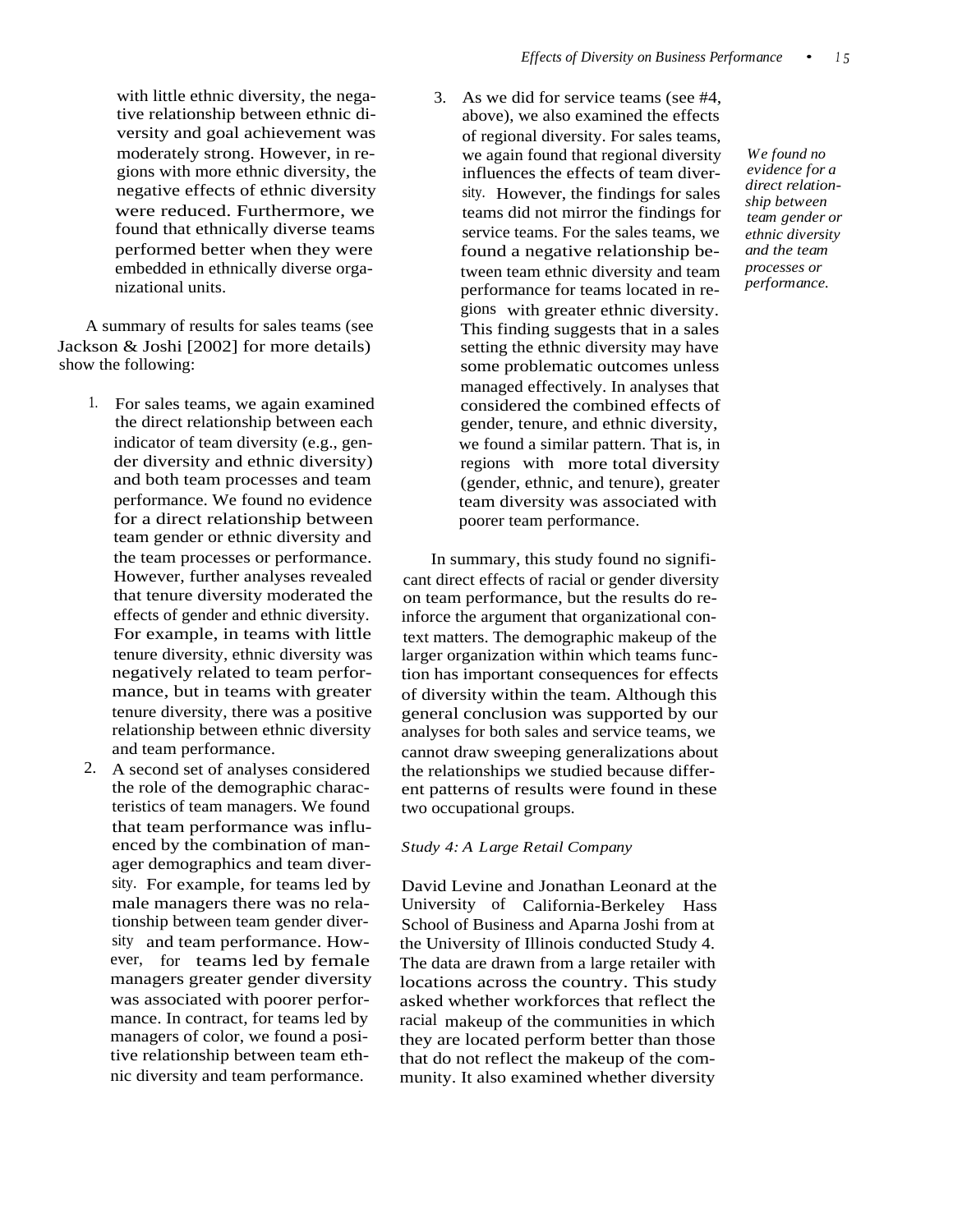within the workplace had an effect on workplace performance. No data about team processes or interactions among employees were available for this study.

*These diversity proponents fought against employers who claimed their (mostly White) customers cared about the race and gender of the employees who served them.*

Like most national chains, this firm organizes a subset of these outlets into a single entity that invests heavily in establishing brand image. Most of the nonmanagerial employees at work at any time are visible to the public, literally by looking through a window. These workplaces are located in every U.S. market of any significance. Each workplace typically employs 15 to 40 part-time employees with several full-time managers and assistant managers. The employees work scattered shifts through the week. Thus, employees work with a changing mix of the other employees on the payroll that month. In general, most frontline employees rotate through the several tasks in the store, spending some of their time dealing with customers and other time in support tasks.

This study combined employee-level data on demographics, store-level data on sales, and data from the 1990 U.S. Census on community characteristics. The employee data was the complete personnel records from February 1996 to October 1998. Data were analyzed on frontline workplace employees, dropping workplaces with fewer than ten employees. The performance measure was average sales at a store. A number of employee, store, and community characteristics were included as controls.

The results can be summarized as follows:

- 1. Contrary to theories of customer discrimination, communities with more Whites, Blacks, Hispanics, or Asians did not buy more from stores with similar employees.
- 2. The effects of diversity within a store are more complex. Gender diversity had no meaningful effect. At the same time, stores with highly female workforces sold less than more mixed stores.
- 3. Racial diversity has little effect on sales due to two offsetting effects. On the one hand, the index of racial diversity (the odds that two employees picked at random are the same

race) predicts higher sales. On the other hand, stores with more Whites sell more in this chain, and the primary means of increasing diversity is to hire fewer Whites. These two effects roughly cancel each other out.

In summary, this study finds no consistent evidence that most customers care whether the salespeople who serve them are of the same race or gender. These results do not support some recent proponents of diversity who advocate diversity so as to satisfy customers' desires to be served by those who physically resemble them. Such arguments may still hold in other sectors, where relationships last longer and involve a higher level of trust and communication between customers and service providers. The results also did not show any harm or benefits from racial or gender diversity within the workplace. Again, we might see larger beneficial effects in settings when employees have more discretion and autonomy-so that they have more scope to act on their group-specific information. Conversely, the harm might be larger in settings where communication among employees is more important. At the same time, these results are heartening for old-fashioned proponents of workplace integration. These diversity proponents fought against employers who claimed their (mostly White) customers cared about the race and gender of the employees who served them.

## Summary and Implications

The studies reported here were conducted in large firms that have well-deserved reputations for their longstanding commitments to building a diverse workforce and managing diversity effectively. Each of these firms has taken steps to ensure that its formal policies support and reinforce its diversity objectives. While their specific practices vary, our investigation clearly documents the importance and value of firm-wide, diversity-sensitive managerial strategies, human resource policies, and organizational cultures. Despite the variability in industry contexts, specific practices, and the performance measures we examined, our quantitative results are strikingly similar.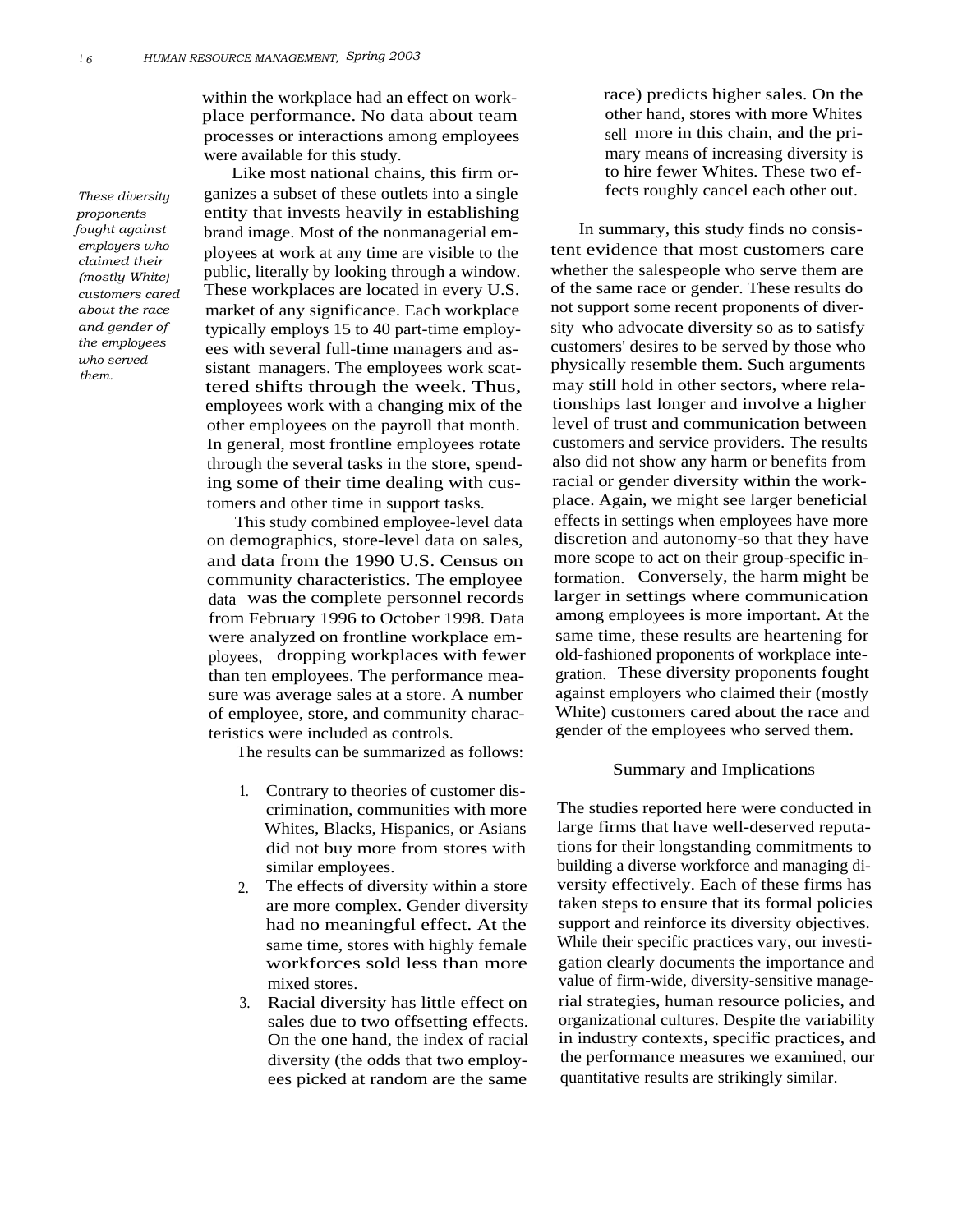We found that racial and gender diversity do not have the positive effect on performance proposed by those with a more optimistic view of the role diversity can play in organizations-at least not consistently or under all conditions-but neither does it necessarily have the negative effect on group processes warned by those with a more pessimistic view. Most analyses yielded no negative effects on team processes at all, but when racial diversity was shown to have a negative effect, it was mitigated by training and development-focused initiatives. Gender diversity had either no effects or positive effects on team processes. This is consistent with research that has shown that sex balanced groups have more positive interactions than either predominantly male or predominantly female groups (Hoffman & Maier, 1961; Wood, 1987).

There were few direct effects of diversity on performance-either positive or negative. Our findings suggest that, as we expected, this is likely because context is crucial in determining the nature of diversity's impact on performance. Conditions that exacerbated racial diversity's negative effects on performance included a highly competitive context among teams. Finally, there was some promising evidence to suggest that, under certain conditions, racial diversity may even enhance performance, namely when organizations foster an environment that promotes learning from diversity.

In general, we also found that gender diversity was less problematic than racial diversity. We expect that this may be, at least in part, because in the companies in these studies, women-typically White womentended to be better represented than either men or women of color.

If these studies are representative of other leading companies with similarly strong commitments to diversity, our results may suggest that efforts to create and manage diverse workforces have generally paid off by eliminating many of the potentially negative effects of diversity on group processes and performance documented previously in the literature. Moreover, there appear to be some conditions under which diversity, if managed well, may even enhance performance.

An important goal of this research was to explore the feasibility of conducting research on diversity in organizational settings. Our experience demonstrated how difficult it is to conduct this type of field research and how little analytical attention practitioners pay to these issues in organizations today. Few companies are equipped to assess the impact of their diversity efforts on their performance. One clear implication of our work is that organizations need to do a better job of tracking and evaluating the impact of their strategies for managing a diverse workforce.

## *Managerial Implications*

What implications do we draw from this work for managers? Given the limited nature of our sample and our findings, it would be inappropriate to propose broad or sweeping implications for managerial action. In the course of this project, however, we discussed the state of practice with managers from more than 20 large, well-known, and highly regarded firms as we sought their involvement in our research. Through these discussions we obtained what we believe is a valid picture of the state of practice in managing diversity in large organizations today. Moreover, while our empirical research is limited to four cases, to our knowledge, this research represents the first effort to test a model relating diversity to performance in multiple firms. Thus, with appropriate caution, we offer the following implications for practice.

*Modify the business case.* The simplistic business case of the past is simply not supported in our research. Our experience and findings in these companies suggest that those who want to invoke a business case to advance the cause of diversity need to modify the way they frame the argument. They should start by recognizing that there is virtually no evidence to support the simple assertion that diversity is inevitably either good or bad for business. Based on our findings, we propose a more nuanced view, which focuses on the conditions that can leverage benefits from diversity or, at the very least, mitigate its negative effects. Our proposed reframing of the business case for diversity follows.

*There were few direct effects of diversity on performanceeither positive or negative.*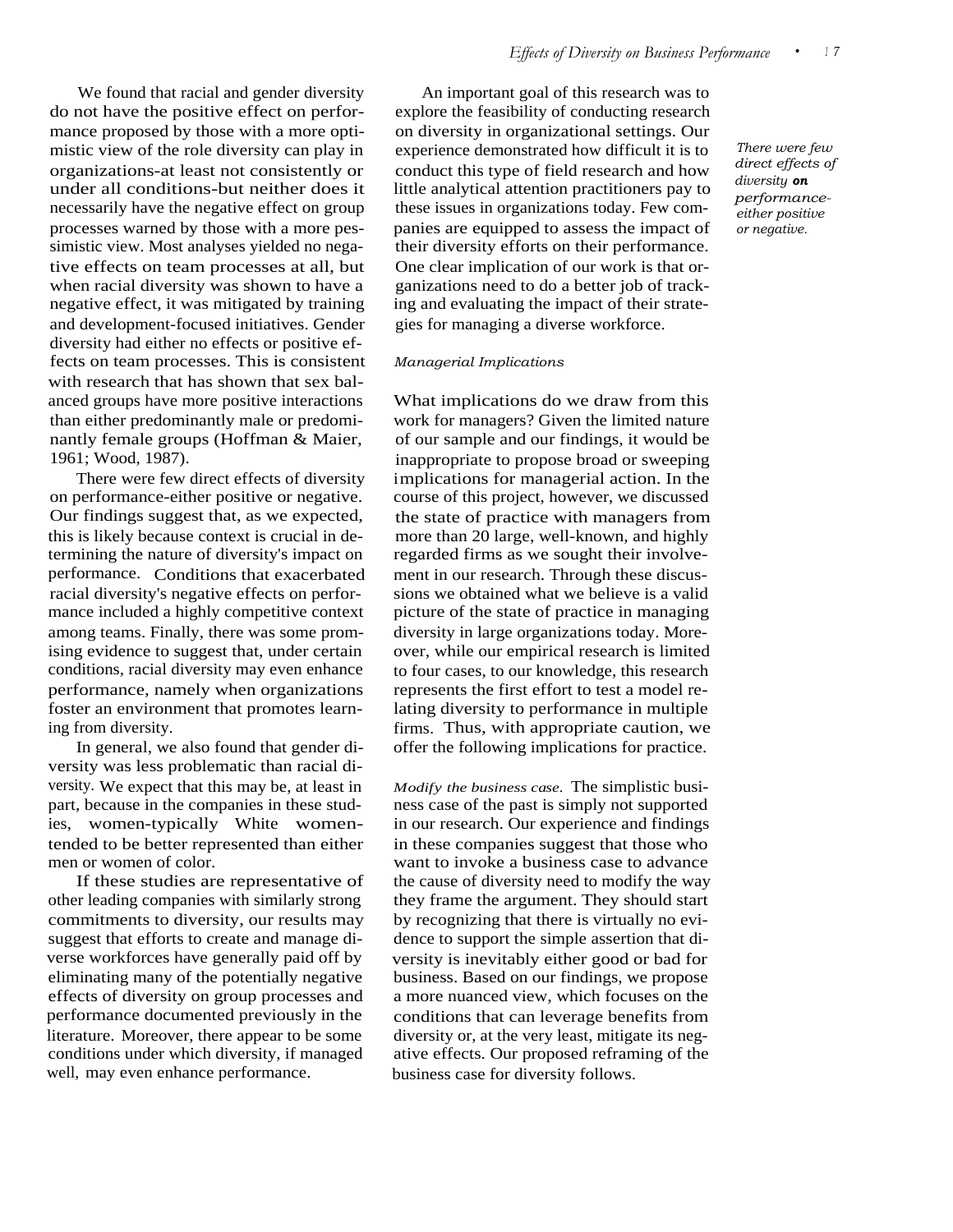*Human resource managers and other professionals in charge of diversity efforts should take a more analytical approach in performing their roles.*

Diversity is a reality in labor markets and customer markets today. To be successful in working with and gaining value from this diversity requires a sustained, systemic approach and long-term commitment. Success is facilitated by a perspective that considers diversity to be an opportunity for everyone in an organization to learn from each other how better to accomplish their work and an occasion that requires a supportive and cooperative organizational culture as well as group leadership and process skills that can facilitate effective group functioning. Organizations that invest their resources in taking advantage of the opportunities that diversity offers should outperform those that fail to make such investments.

*Look beyond the business case.* We believe this restatement of the business case accurately reflects both our results and the results from prior laboratory studies. However, our results may offer an even stronger implication. It may be that the businesscase rhetoric has run its course. Diversity professionals, industry leaders, and researchers might do better to recognize that while there is no reason to believe diversity will naturally translate into better or worse results, diversity is both a labor-market imperative and societal expectation and value. Therefore managers might do better to focus on building an organizational culture, human resource practices, and the managerial and group process skills needed to translate diversity into positive organizational, group, and individual results. Our more specific recommendations for doing so follow.

*Adopt a more analytical approach.* Despite the widespread availability and use of human resource information systems, we found that basic HR data about individuals or groups could not be readily linked to business-level performance data. Unable to link HR practices to business performance, HR practitioners will be limited in what they can learn about how to manage diversity effectively, and their claims for diversity as a strategic imperative warranting financial investments

weakened accordingly. Human resource managers and other professionals in charge of diversity efforts should take a more analytical approach in performing their roles. Sophisticated data collection and analyses are needed to understand the consequences of diversity within organizations, and to monitor an organization's progress in managing diversity effectively. Currently, organizations typically assess their diversity efforts by simply comparing attitudes, performance, advancement, pay, and so on, among different groups of employees. These comparisons can be useful, but they are only a first step. Equally important but very different questions are: Under what conditions do work units that are diverse with respect to gender or race outperform or underperform work units that are more homogeneous? What conditions mitigate or exacerbate diversity's potential negative or positive effects?

s

*Support experimentation and evaluation.* More work is needed to design and evaluate specific interventions or experiments aimed at creating a positive link between diversity and performance. Of necessity, we relied on assessing this relationship by examining natural covariations in diversity and performance across groups, but there were many other factors that we could neither measure nor control, which may have influenced our findings and no doubt attenuated the size of true effects. Researchers who are better able to isolate effects by studying them in the controlled setting of the laboratory tend to find larger effects than we observed in the field research on which we reported here. Studies that can better replicate these experimental conditions in real organizational settings would increase control without the artificiality of the laboratory. To conduct such research, however, will require executives to commit to this type of experimentation and learning within their own organizations.

*Train for group-process skills.* Our results suggest that training programs must help managers to develop the leadership and group process skills needed to facilitate constructive conflict and effective communication. These are challenges that will inevitably arise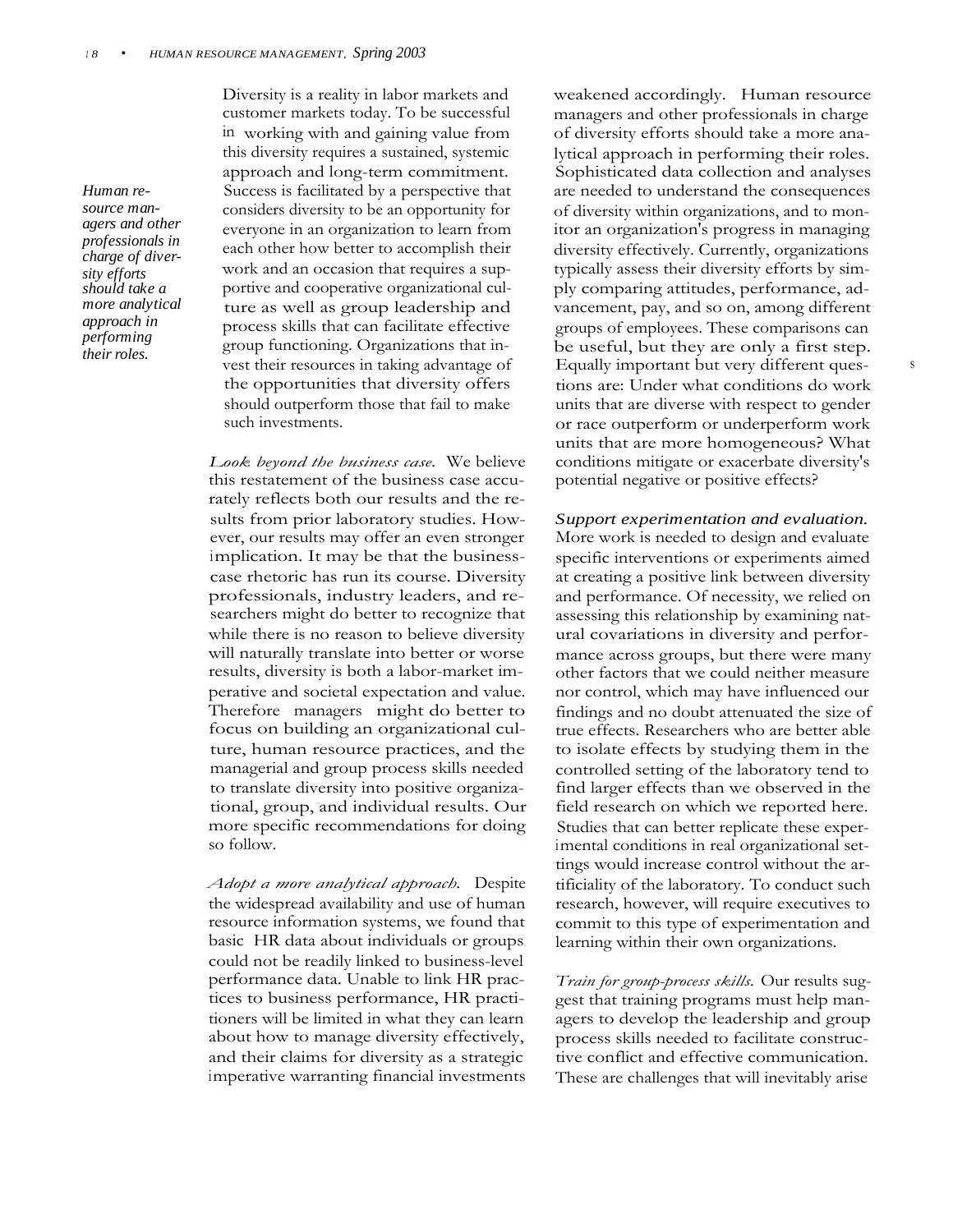for managers who attempt to make diversity a resource for learning, change, and renewal.

In summary, we believe that progress in both research and organizational practice will come through continuing collaborative efforts between researchers and managers as they design and evaluate new approaches to leveraging workforce diversity. Training programs that improve the skills of managers and team members may be particularly useful, but training alone is not likely to be sufficient. Organizations must also implement management and human resource policies and practices that inculcate cultures of mutual learning and cooperation.

This research was conducted in partnership with the BOLD Initiative. Support was provided by the Alfred P. Sloan Foundation and the Society for Human Resource Management Foundation. All views expressed here are solely those of the authors.

THOMAS KOCHAN is the George M. Bunker Professor of Management at the MIT Sloan School of Management. His research focuses on the changing nature of work and employment relationships and their implications for organizational governance and public policies. As Codirector of the MIT Workplace Center he is active in bringing together business, community, labor, and policy making groups to coordinate efforts to better integrate work and family life. His most recent book is *Working in America: A Blueprint for the New Labor Market.*

KATERINA BEZxuxovA is an affiliated faculty member at the Wharton School of the University of Pennsylvania. Her research focuses on workplace diversity, organizational conflict, and group productivity. Her most recent work investigates the effects of demographic faultlines in diverse workgroups.

ROBIN ELY is an associate professor of organizational behavior at the Harvard Business School. Her research focuses on how organizations can better manage their race and gender relations while at the same time increasing their effectiveness. She is currently exploring learning-the process of improving performance through interactions that advance knowledge and understanding-as a key mechanism through which diversity enhances work group functioning.

SUSAN JACKSON is professor of human resource management and director of the doctoral program in Industrial Relations and Human Resources at the School of Management and Labor Relations, Rutgers University. Her research interests include human resource management systems, work team functioning, and workforce diversity. For more information about this work, visit her web site at [www.rci.rutgers.edu/~](http://www.rci.rutgers.edu/)sjacksox.

APARNA JOSHI is assistant professor at the Institute of Labor and Industrial Relations, University of Illinois at Urbana-Champaign. She conducts research in the area of diversity in teams and organizations and in the area of management of global teams. She currently teaches courses on Managing Workforce Diversity and Training and Development.

KAREN JEHN is professor of management at the Wharton School of the University of Pennsylvania. Her research focuses on the effects of diversity on group processes and on the effects of conflict on group performance.

JONATHAN LEONARD is professor of economics at the Haas School of Business at the University of California, Berkeley. His research focuses on the effects of affirmative action on employment and on the effects of industrial relations practices and activities on performance.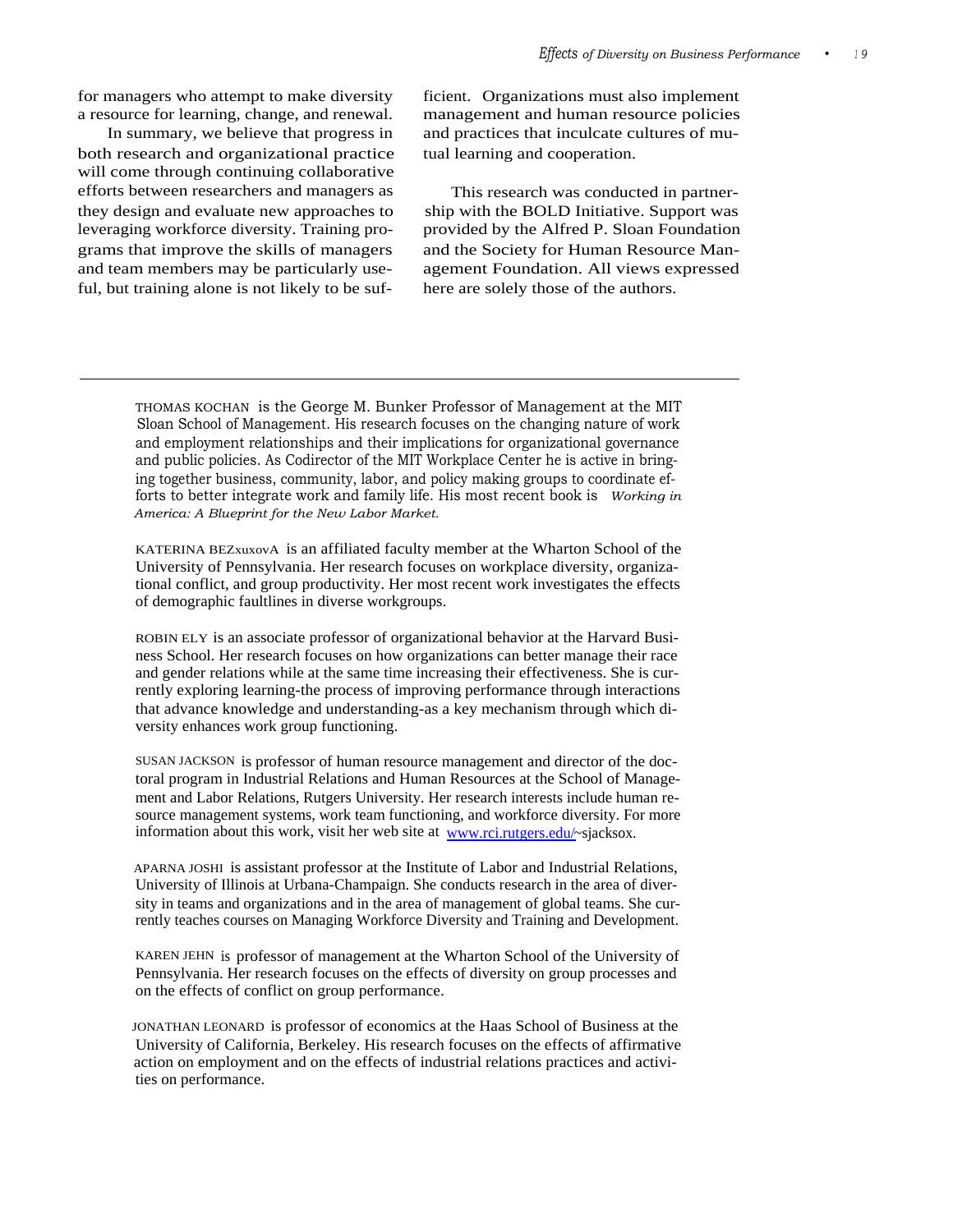DAVID LEVINE is a professor at the Haas School of Business at the University of California, Berkeley, where he is also editor of the journal *Industrial Relations* and Associate Director of the Institute of Industrial Relations. His research focuses on labor markets and workplaces. His recent books are *Reinventing the Workplace (1995); The American Workplace: Skills, Pay and Employee Involvement (1999);* and *Changes in Careers and Wage Structures at Large American Employers* (2002).

DAVID THOMAS is the H. Naylor Fitzhugh Professor of Business Administration at the Harvard Business School. His research focuses on the influence of cultural diversity on organizational and individual effectiveness, minority executive development, and strategic human resource management. His most recent book (with John Gabarro), *Breaking Through: The Making of Minority Executives in Corporate America,* was the 2001 Academy of Management George R. Terry Book Award winner for outstanding contribution to management theory and practice.

## REFERENCES

- Bantel, K.A., & Jackson, S.E. (1989). Top management and innovations in banking: Does the composition of the top team make a difference? Strategic Management Journal, 10 (Special Issue), 107-124.
- Bezrukova, K., & Jehn, K.A. (2001). The effects of diversity training programs. Unpublished manuscript. Philadelphia, PA: The Wharton School, University of Pennsylvania.
- Cohen, H. (1998). Studying industries and their people. Perspectives on Work, 2, 13-17.
- Corporate Leadership Council. (1997). The state of corporate diversity initiatives. Washington, DC: The Advisory Board.
- Doty, D.H., Glick, WH, & Huber, G.P. (1993). Fit, equifinality, and organizational effectiveness: A test of two configurational theories. Academy of Management Journal, 36, 1196-1250.
- Ely, R.J., & Thomas, D.A. (2001). Cultural diversity at work: The effects of diversity perspectives on work group process and outcomes. Administrative Science Quarterly, 46, 229-73.
- Hoffman, L., & Maier, N. (1961). Quality and acceptance of problem solutions by members of homogeneous and heterogeneous groups. Journal of Abnormal and Social Psychology, 62, 401-407.
- Ichniowski, C., Kochan, T.A., & Olson, C. (1998). Assessing the effects of HR on firms, individuals and society: The role of the HR Network. Perspectives on Work, 2, 18-22.
- Jackson, S. (1992). Team composition in organizations. In S. Worchel, W Wood, & J. Simpson

(Eds.), Group process and productivity (pp. 1-12). London: Sage.

- Jackson, S.E., Brett, J.F., Sessa, V.1., Cooper, D.M., Julin, J.A., & Peyronnin, K. (1991). Some differences make a difference: Individual dissimilarity and group heterogeneity as correlates of recruitment, promotions, and turnover. Journal of Applied Psychology, 76, 675-689.
- Jackson, S.E., & Joshi, A. (2001). Research on domestic and international diversity in organizations. In N. Anderson, D.S. Ones, H.K. Sinangil, & C. Vishwesvaran (Eds.), Handbook of industrial, work and organizational psychology, Volume 2 (pp. 206-231). Thousand Oaks, CA: Sage.
- Jackson, S.E., & Joshi, A. (2002). Diversity in social context: A multi-attribute, multi-level analysis of team diversity and performance in a sales organization. Working paper, School of Management and Labor Relations, Rutgers University, New Brunswick, NJ.
- Jackson, S.E., May, K.A., & Whitney, K. (1995). Understanding the dynamics of diversity in decision making teams. In R.A. Guzzo and E. Salas (Eds.), Team decision making effectiveness in organizations (pp. 204-261). San Francisco: Jossey-Bass.

J

- Jehn, K.A. (1995). A multimethod examination of the benefits and detriments of intragroup conflict. Administrative Science Quarterly, 40, 256-282.
- Jehn, K.A., Neale, M., & Northcraft, G. (1999). Why differences make a difference: A field study of diversity, conflict, and performance in workgroups. Administrative Science Quarterly, 44, 741-763.